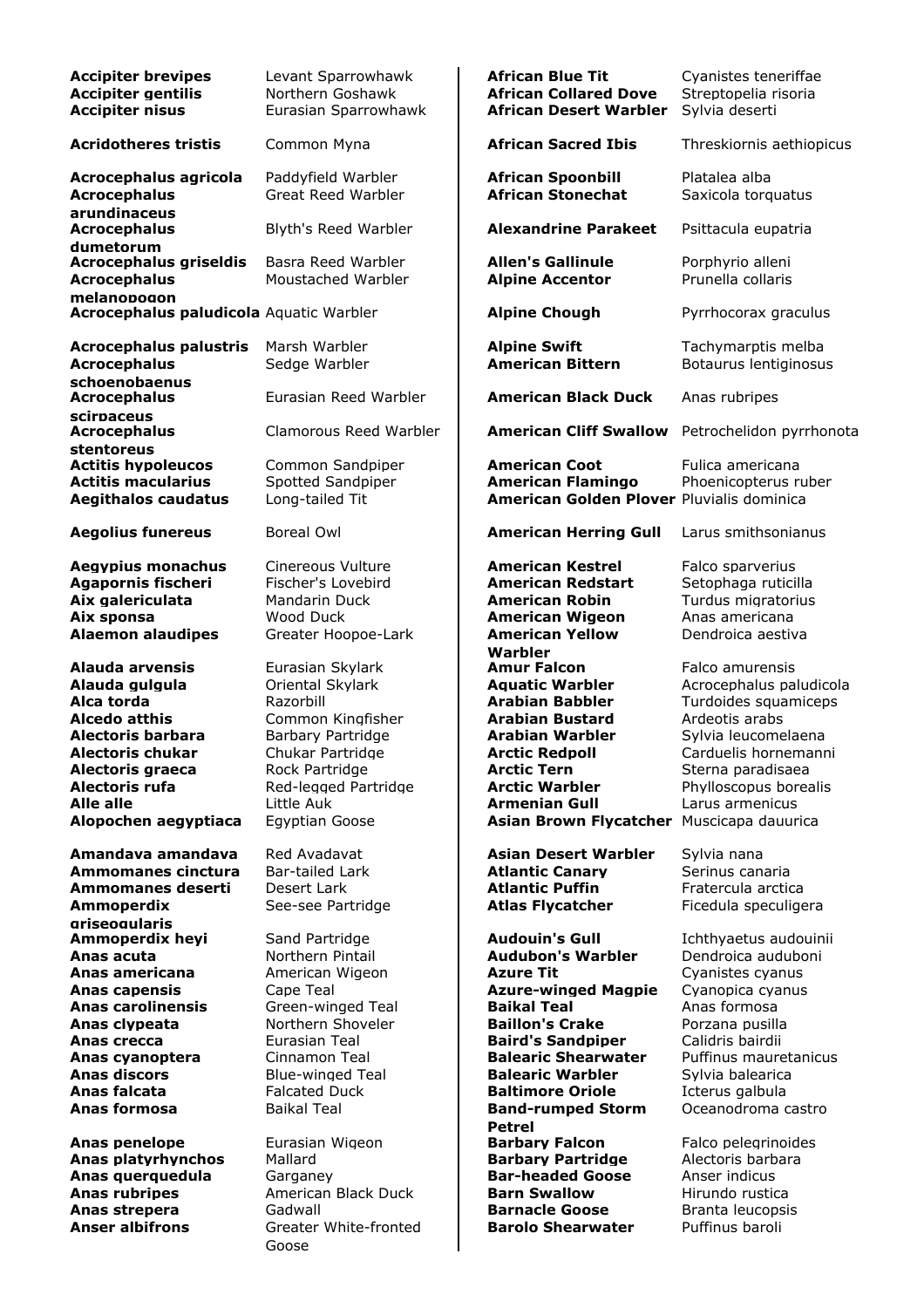**Anser anser** Greylag Goose **Barred Warbler** Bylvia nisoria **Anser anser** Sylvia nisoria **Barred Warbler** Sylvia nisoria **Anser brachyrhynchus** Pink-footed Goose **Barrow's Goldeneve** Bucephala isla **Anser brachyrhynchus** Pink-footed Goose **Barrow's Goldeneye** Bucephala islandica<br> **Bar-tailed Godwit** Limosa lapponica<br> **Bar-tailed Godwit** Limosa lapponica **Anser erythropus** Goose<br>Taiga Bean Goose Limosa lapponica **Anser fabalis Example 2** Taiga Bean Goose **Bar-tailed Lark** Ammomanes cinctura **Anser indicus** Bar-headed Goose **Basra Reed Warbler** Acrocephalus griseldis **Anthus berthelotii** Berthelot's Pipit **Bateleur Bateleur** Terathopius ecaudatus **Anthus campestris** Tawny Pipit **Bearded Reedling** Panurus biarmicus<br> **Anthus cervinus** Red-throated Pipit **Bearded Vulture** Gypaetus barbatus Red-throated Pipit **Bearded Vulture** Gypaetus barbatus<br> **Belted Kingfisher** Megaceryle alcyon **Anthus godlewskii** Blyth's Pipit **Belted Kingfisher** Megaceryle alcyon<br> **Anthus qustavi Bechora Pipit Berthelot's Pipit** Anthus berthelotii **Anthus gustavi Pechora Pipit Berthelot's Pipit** Anthus berthelotii **Anthus berthelotii Anthus hodgsoni** Olive-backed Pipit **Bimaculated Lark** Melanocorypha bir **Melanocorypha bimaculata Anthus petrosus** Eurasian Rock Pipit **Black Francolin** Francolinus francolinus **Anthus pratensis** Meadow Pipit **Black Grouse** Lyrurus tetrix **Anthus richardi** Richard's Pipit **Black Guillemot** Cepphus grylle **Anthus rubescens** Buff-bellied Pipit **Black Kite** Milvus migrans **Anthus similis Black Lack Black Lark** Melanocorypha **Anthus similis** Long-billed Pipit **Black Lark** Melanocorypha yeltoniensis **Anthus spinoletta** Water Pipit **Black Redstart** Phoenicurus ochruros **Anthus trivialis** Tree Pipit **Black Scoter** Melanitta americana<br> **Apus affinis Black Scrub Robin** Cercotrichas podobe **Black Scrub Robin** Cercotrichas podobe **Apus apus** Common Swift **Black Stork** Ciconia nigra **Apus caffer Conserver White-rumped Swift Black Swan Cygnus atratus Apus pacificus** Fork-tailed Swift **Black Tern** Chlidonias niger **Apus pallidus** Pallid Swift **Black Wheatear** Oenanthe leucura **Apus unicolor** Plain Swift **Black Woodpecker** Dryocopus martius **Aquila adalberti** Spanish Imperial Eagle **Black-and-white Warbler** Mniotilta varia Aquila chrysaetos **Golden Eagle Sandgrouse** Pterocles orientalis **Aquila clanga** Greater Spotted Eagle **Black-billed Cuckoo** Coccyzus erythropthalmus **Aquila fasciata** Bonelli's Eagle **Black-browed Albatross** Thalassarche melanophris **Aquila heliaca** Eastern Imperial Eagle **Black-crowned Night Heron** Nycticorax nycticorax **Aquila nipalensis** Steppe Eagle **Sparrow-Lark** Eremopterix nigriceps **Aquila pomarina** Lesser Spotted Eagle **Black-crowned Tchagra** Tchagra senegalus **Aquila rapax** Tawny Eagle **Black-eared Wheatear** Oenanthe hispanica **Aquila verreauxii** Verreaux's Eagle **Black-faced Bunting** Emberiza spodocephala **Aratinga acuticaudata** Blue-crowned Parakeet **Black-headed Bunting** Emberiza melanocephala **Ardea alba** Great Egret **Black-headed Gull** Chroicocephalus ridibundus **Ardea cinerea** Grey Heron **Black-headed Weaver** Ploceus melanocephalus **Ardea goliath** Goliath Heron **Black-legged Kittiwake** Rissa tridactyla **Ardea purpurea** Purple Heron **Black-necked Grebe** Podiceps nigricollis **Ardeola ralloides** Squacco Heron **Blackpoll Warbler** Dendroica striata **Ardeotis arabs** Arabian Bustard **Blackstart Cenanthe melanura Arenaria interpres** Ruddy Turnstone **Black-tailed Godwit** Limosa limosa **Asio capensis** Marsh Owl **Black-throated Accentor** Prunella atrogularis **Asio flammeus** Short-eared Owl **Black-throated Loon** Gavia arctica **Asio otus** Long-eared Owl **Black-throated Thrush** Turdus atrogularis **Athene noctua** Little Owl **Black-winged Kite** Elanus caeruleus **Aythya affinis** Lesser Scaup **Black-winged Pratincole** Glareola nordmanni **Aythya americana** Redhead **Black-winged Stilt** Himantopus himantopus **Aythya collaris Ring-necked Duck Blue Chaffinch Fringilla teydea Aythya ferina** Common Pochard **Blue Rock Thrush** Monticola solitarius **Aythya fuligula** Tufted Duck **Blue-cheeked Bee-eater** Merops persicus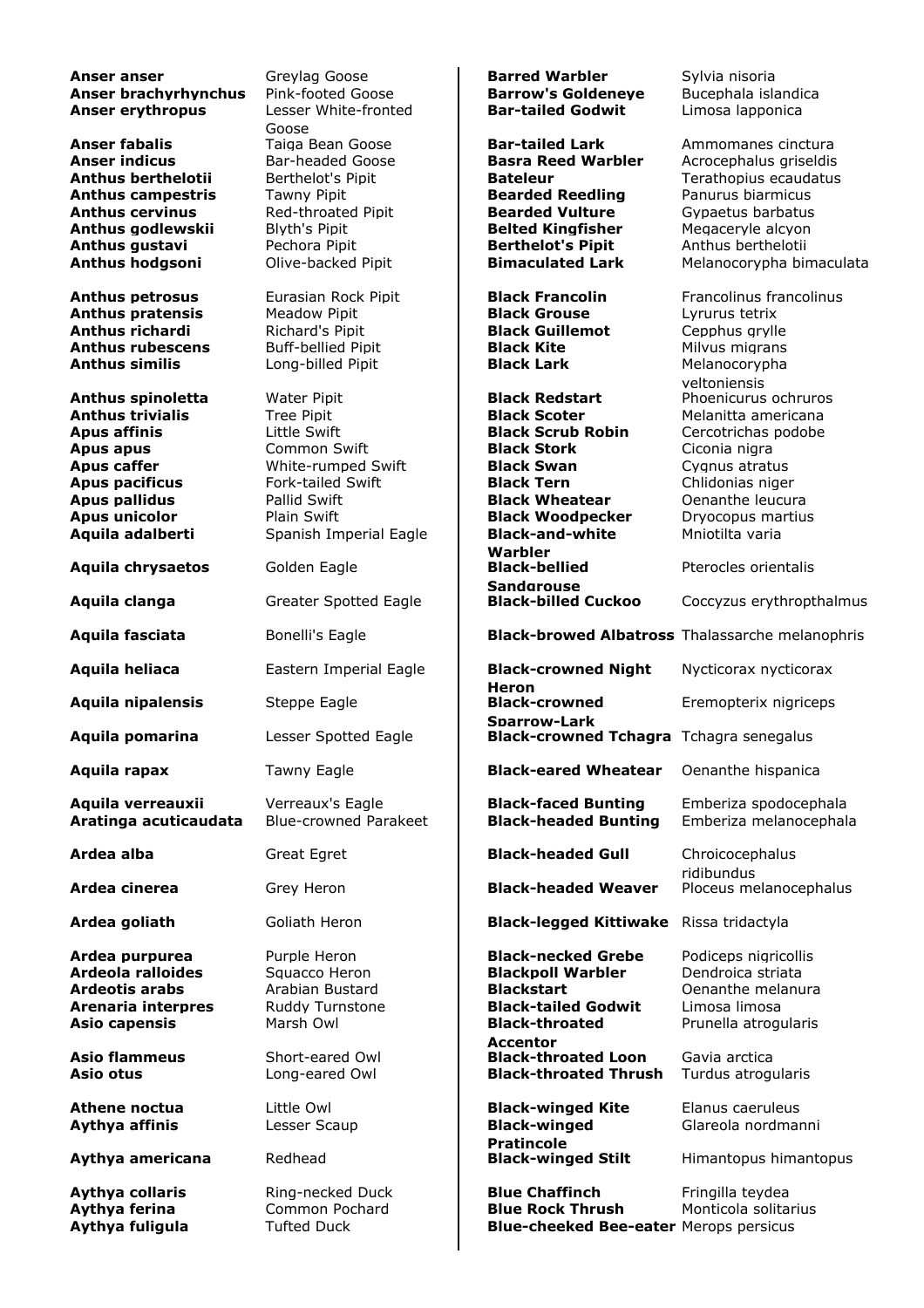| Aythya marila                                                                                                                                                                                                                                                     | Greater Scaup                                                                                                                                                                                          | <b>Blue-crowned Parakeet</b> Aratinga acuticaudata                                                                                                                                                                                                                                       |                                                                                                                                                                                                                      |
|-------------------------------------------------------------------------------------------------------------------------------------------------------------------------------------------------------------------------------------------------------------------|--------------------------------------------------------------------------------------------------------------------------------------------------------------------------------------------------------|------------------------------------------------------------------------------------------------------------------------------------------------------------------------------------------------------------------------------------------------------------------------------------------|----------------------------------------------------------------------------------------------------------------------------------------------------------------------------------------------------------------------|
| Aythya nyroca<br>Aythya valisineria<br>Bartramia longicauda<br><b>Bombycilla cedrorum</b>                                                                                                                                                                         | Ferruginous Duck<br>Canvasback<br><b>Upland Sandpiper</b><br>Cedar Waxwing                                                                                                                             | <b>Bluethroat</b><br><b>Blue-winged Teal</b><br><b>Blyth's Pipit</b><br><b>Blyth's Reed Warbler</b>                                                                                                                                                                                      | Luscinia svecica<br>Anas discors<br>Anthus godlewskii<br>Acrocephalus dumetorum                                                                                                                                      |
| <b>Bombycilla garrulus</b><br><b>Botaurus lentiginosus</b><br><b>Botaurus stellaris</b><br><b>Branta bernicla</b>                                                                                                                                                 | Bohemian Waxwing<br>American Bittern<br>Eurasian Bittern<br><b>Brant Goose</b>                                                                                                                         | <b>Bobolink</b><br><b>Bohemian Waxwing</b><br><b>Bolle's Pigeon</b><br><b>Bonaparte's Gull</b>                                                                                                                                                                                           | Dolichonyx oryzivorus<br>Bombycilla garrulus<br>Columba bollii<br>Chroicocephalus<br>philadelphia                                                                                                                    |
| <b>Branta canadensis</b><br><b>Branta hutchinsii</b><br><b>Branta leucopsis</b><br><b>Branta ruficollis</b><br><b>Bubo ascalaphus</b><br><b>Bubo bubo</b><br><b>Bubo scandiacus</b>                                                                               | Canada Goose<br>Cackling Goose<br><b>Barnacle Goose</b><br><b>Red-breasted Goose</b><br>Pharaoh Eagle-Owl<br>Eurasian Eagle-Owl<br>Snowy Owl                                                           | <b>Bonelli's Eagle</b><br><b>Booted Eagle</b><br><b>Booted Warbler</b><br><b>Boreal Owl</b><br><b>Brambling</b><br><b>Brant Goose</b><br><b>Bridled Tern</b>                                                                                                                             | Aquila fasciata<br>Hieraaetus pennatus<br>Iduna caligata<br>Aegolius funereus<br>Fringilla montifringilla<br>Branta bernicla<br>Onychoprion anaethetus                                                               |
| <b>Bubulcus ibis</b>                                                                                                                                                                                                                                              | Western Cattle Egret                                                                                                                                                                                   | <b>Broad-billed Sandpiper</b>                                                                                                                                                                                                                                                            | Limicola falcinellus                                                                                                                                                                                                 |
| <b>Bucanetes githagineus</b><br><b>Bucanetes mongolicus</b><br><b>Bucephala albeola</b><br><b>Bucephala clangula</b><br><b>Bucephala islandica</b>                                                                                                                | <b>Trumpeter Finch</b><br>Mongolian Finch<br><b>Bufflehead</b><br>Common Goldeneye<br>Barrow's Goldeneye                                                                                               | <b>Brown Booby</b><br><b>Brown Fish Owl</b><br><b>Brown Shrike</b><br><b>Brown-necked Raven</b><br><b>Brown-throated Martin</b>                                                                                                                                                          | Sula leucogaster<br>Ketupa zeylonensis<br>Lanius cristatus<br>Corvus ruficollis<br>Riparia paludicola                                                                                                                |
| <b>Bulweria bulwerii</b><br><b>Burhinus oedicnemus</b>                                                                                                                                                                                                            | <b>Bulwer's Petrel</b><br>Eurasian Stone-curlew                                                                                                                                                        | <b>Buff-bellied Pipit</b><br><b>Buff-breasted</b><br><b>Sandpiper</b>                                                                                                                                                                                                                    | Anthus rubescens<br>Tryngites subruficollis                                                                                                                                                                          |
| <b>Burhinus senegalensis</b><br><b>Buteo buteo</b><br><b>Buteo buteo vulpinus</b>                                                                                                                                                                                 | Senegal Thick-knee<br>Common Buzzard<br>Western Steppe Buzzard                                                                                                                                         | <b>Bufflehead</b><br><b>Bulwer's Petrel</b><br><b>Cackling Goose</b>                                                                                                                                                                                                                     | Bucephala albeola<br>Bulweria bulwerii<br>Branta hutchinsii                                                                                                                                                          |
| <b>Buteo lagopus</b>                                                                                                                                                                                                                                              | Rough-legged Buzzard                                                                                                                                                                                   | <b>Calandra Lark</b>                                                                                                                                                                                                                                                                     | Melanocorypha calandra                                                                                                                                                                                               |
| <b>Buteo rufinus</b><br><b>Butorides striata</b><br><b>Butorides virescens</b>                                                                                                                                                                                    | Long-legged Buzzard<br><b>Striated Heron</b><br>Green Heron                                                                                                                                            | <b>California Quail</b><br><b>Canada Goose</b><br><b>Canary Islands</b><br><b>Chiffchaff</b>                                                                                                                                                                                             | Callipepla californica<br>Branta canadensis<br>Phylloscopus canariensis                                                                                                                                              |
| Calandrella<br>brachydactyla<br><b>Calandrella rufescens</b><br><b>Calcarius lapponicus</b><br>Calidris acuminata<br>Calidris alba<br>Calidris alpina<br>Calidris bairdii<br><b>Calidris canutus</b><br><b>Calidris ferruginea</b><br><b>Calidris fuscicollis</b> | Greater Short-toed Lark<br>Lesser Short-toed Lark<br>Lapland Longspur<br>Sharp-tailed Sandpiper<br>Sanderling<br>Dunlin<br>Baird's Sandpiper<br>Red Knot<br>Curlew Sandpiper<br>White-rumped Sandpiper | <b>Canary Islands</b><br><b>Stonechat</b><br><b>Canvasback</b><br><b>Cape Teal</b><br><b>Carrion Crow</b><br><b>Caspian Gull</b><br><b>Caspian Plover</b><br><b>Caspian Snowcock</b><br><b>Caspian Tern</b><br><b>Caucasian Chiffchaff</b><br><b>Caucasian Great</b><br><b>Rosefinch</b> | Saxicola dacotiae<br>Aythya valisineria<br>Anas capensis<br>Corvus corone<br>Larus cachinnans<br>Charadrius asiaticus<br>Tetraogallus caspius<br>Hydroprogne caspia<br>Phylloscopus lorenzii<br>Carpodacus rubicilla |
| <b>Calidris himantopus</b><br>Calidris maritima<br>Calidris mauri<br><b>Calidris melanotos</b><br>Calidris minuta<br>Calidris minutilla<br>Calidris pusilla<br><b>Calidris ruficollis</b>                                                                         | Stilt Sandpiper<br>Purple Sandpiper<br>Western Sandpiper<br>Pectoral Sandpiper<br>Little Stint<br>Least Sandpiper<br>Semipalmated Sandpiper<br>Red-necked Stint                                        | <b>Caucasian Grouse</b><br><b>Caucasian Snowcock</b><br><b>Cedar Waxwing</b><br><b>Cetti's Warbler</b><br><b>Chestnut Bunting</b><br><b>Chestnut Munia</b><br><b>Chestnut-bellied</b><br><b>Sandgrouse</b><br><b>Chilean Flamingo</b>                                                    | Lyrurus mlokosiewiczi<br>Tetraogallus caucasicus<br>Bombycilla cedrorum<br>Cettia cetti<br>Emberiza rutila<br>Lonchura malacca<br>Pterocles exustus<br>Phoenicopterus chilensis                                      |

**Calidris subminuta** Long-toed Stint **Chimney Swift** Chaetura pelagica **Calidris temminckii** Temminck's Stint **Chukar Partridge** Alectoris chukar **Calidris tenuirostris** Great Knot **Cinereous Bunting** Emberiza cineracea **Callipepla californica** California Quail **Cinereous Vulture** Aegypius monachus **Calonectris d. diomedea Cinnamon Teal** Anas cyanoptera

**Calonectris diomedea** Cory's Shearwater **Cirl Bunting** Emberiza cirlus

**Aythya marila** Greater Scaup **Blue-crowned Parakeet** Aratinga acuticaudata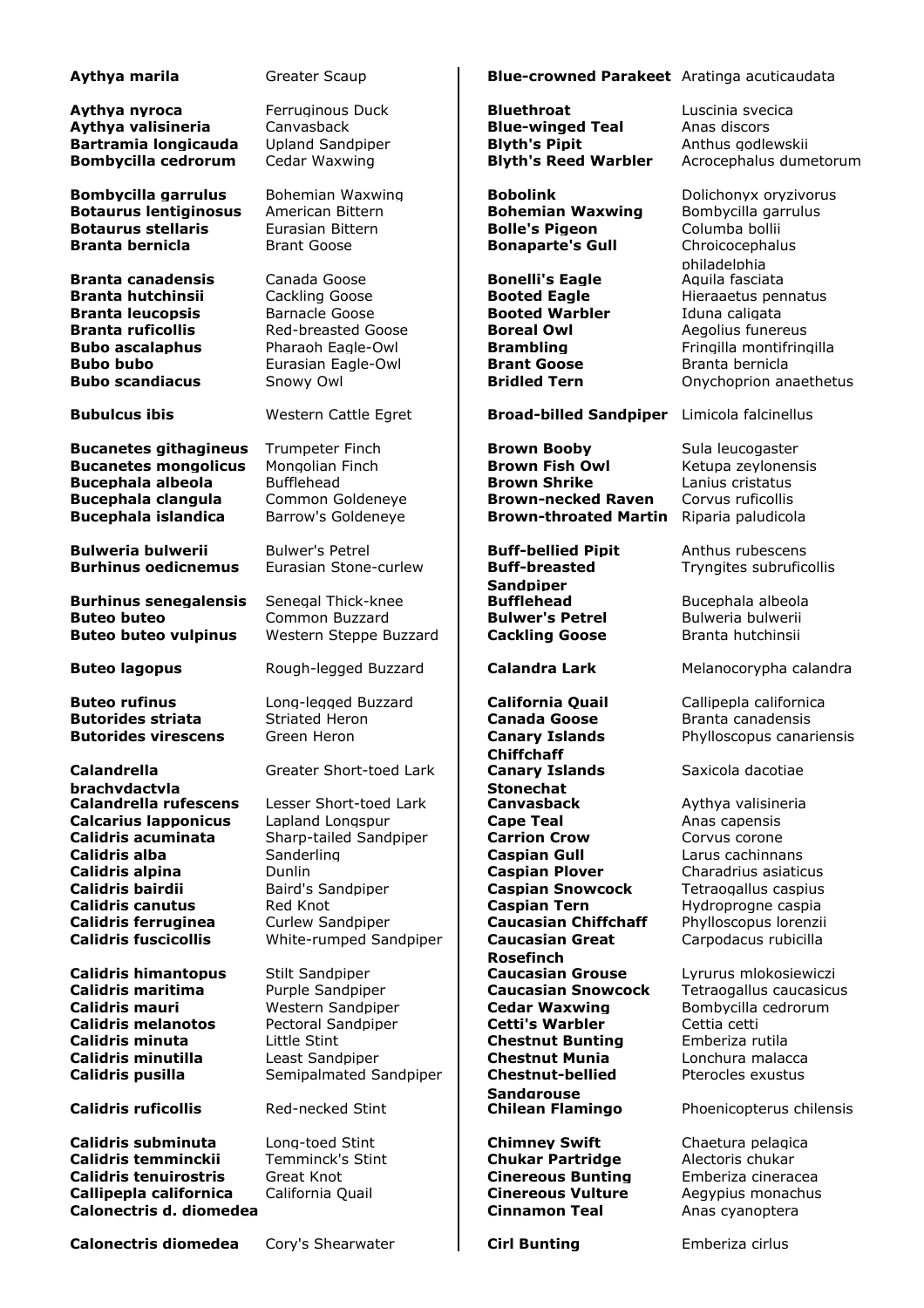| Caprimulgus aegyptius Egyptian Nightjar                                                                                                                                                                                                                                                                                               |                                                                                                                                                                                                                                      | <b>Citril Finch</b>                                                                                                                                                                                                                                                                                        | Carduelis citrinella                                                                                                                                                                                                                            |
|---------------------------------------------------------------------------------------------------------------------------------------------------------------------------------------------------------------------------------------------------------------------------------------------------------------------------------------|--------------------------------------------------------------------------------------------------------------------------------------------------------------------------------------------------------------------------------------|------------------------------------------------------------------------------------------------------------------------------------------------------------------------------------------------------------------------------------------------------------------------------------------------------------|-------------------------------------------------------------------------------------------------------------------------------------------------------------------------------------------------------------------------------------------------|
| Caprimulgus europaeus European Nightjar                                                                                                                                                                                                                                                                                               |                                                                                                                                                                                                                                      | <b>Citrine Wagtail</b>                                                                                                                                                                                                                                                                                     | Motacilla citreola                                                                                                                                                                                                                              |
| <b>Caprimulgus nubicus</b>                                                                                                                                                                                                                                                                                                            | Nubian Nightjar                                                                                                                                                                                                                      | <b>Clamorous Reed</b><br>Warbler                                                                                                                                                                                                                                                                           | Acrocephalus stentoreus                                                                                                                                                                                                                         |
| <b>Caprimulgus ruficollis</b><br>Carduelis cannabina<br><b>Carduelis carduelis</b><br><b>Carduelis chloris</b><br><b>Carduelis citrinella</b><br>Carduelis corsicana<br><b>Carduelis flammea</b><br><b>Carduelis flavirostris</b><br>Carduelis hornemanni<br><b>Carduelis spinus</b><br>Carpodacus erythrinus<br>Carpodacus rubicilla | Red-necked Nightjar<br>Common Linnet<br>European Goldfinch<br>European Greenfinch<br>Citril Finch<br>Corsican Finch<br>Common Redpoll<br>Twite<br>Arctic Redpoll<br>Eurasian Siskin<br>Common Rosefinch<br>Caucasian Great Rosefinch | Coal Tit<br><b>Collared Flycatcher</b><br><b>Collared Pratincole</b><br><b>Common Blackbird</b><br><b>Common Bulbul</b><br><b>Common Buttonquail</b><br><b>Common Buzzard</b><br><b>Common Chaffinch</b><br><b>Common Chiffchaff</b><br><b>Common Crane</b><br><b>Common Cuckoo</b><br><b>Common Eider</b> | Periparus ater<br>Ficedula albicollis<br>Glareola pratincola<br>Turdus merula<br>Pycnonotus barbatus<br>Turnix sylvaticus<br>Buteo buteo<br>Fringilla coelebs<br>Phylloscopus collybita<br>Grus grus<br>Cuculus canorus<br>Somateria mollissima |
| <b>Carpodacus synoicus</b><br>Carpospiza<br>brachvdactvla                                                                                                                                                                                                                                                                             | Sinai Rosefinch<br>Pale Rockfinch                                                                                                                                                                                                    | <b>Common Firecrest</b><br><b>Common Goldeneye</b>                                                                                                                                                                                                                                                         | Regulus ignicapilla<br>Bucephala clangula                                                                                                                                                                                                       |
| <b>Catharus fuscescens</b>                                                                                                                                                                                                                                                                                                            | Veery                                                                                                                                                                                                                                | <b>Common Grasshopper</b>                                                                                                                                                                                                                                                                                  | Locustella naevia                                                                                                                                                                                                                               |
| <b>Catharus guttatus</b><br><b>Catharus minimus</b>                                                                                                                                                                                                                                                                                   | Hermit Thrush<br>Grey-cheeked Thrush                                                                                                                                                                                                 | Warbler<br><b>Common Greenshank</b><br><b>Common House Martin</b>                                                                                                                                                                                                                                          | Tringa nebularia<br>Delichon urbicum                                                                                                                                                                                                            |
| Catharus ustulatus<br><b>Cecropis daurica</b><br>Centropus senegalensis Senegal Coucal                                                                                                                                                                                                                                                | Swainson's Thrush<br>Red-rumped Swallow                                                                                                                                                                                              | <b>Common Kestrel</b><br><b>Common Kingfisher</b><br><b>Common Linnet</b>                                                                                                                                                                                                                                  | Falco tinnunculus<br>Alcedo atthis<br>Carduelis cannabina                                                                                                                                                                                       |
| Cepphus grylle<br><b>Cercotrichas podobe</b><br>Certhia brachydactyla<br>Certhia familiaris<br>Ceryle rudis<br>Cettia cetti<br>Chaetura pelagica<br><b>Charadrius</b>                                                                                                                                                                 | <b>Black Guillemot</b><br><b>Black Scrub Robin</b><br>Short-toed Treecreeper<br>Eurasian Treecreeper<br>Pied Kingfisher<br>Cetti's Warbler<br><b>Chimney Swift</b><br>Kentish Plover                                                 | <b>Common Merganser</b><br><b>Common Moorhen</b><br><b>Common Murre</b><br><b>Common Myna</b><br><b>Common Nighthawk</b><br><b>Common Nightingale</b><br><b>Common Pheasant</b><br><b>Common Pigeon</b>                                                                                                    | Mergus merganser<br>Gallinula chloropus<br>Uria aalge<br>Acridotheres tristis<br>Chordeiles minor<br>Luscinia megarhynchos<br>Phasianus colchicus<br>Columba livia                                                                              |
| alexandrinus<br><b>Charadrius asiaticus</b><br><b>Charadrius dubius</b><br><b>Charadrius hiaticula</b><br><b>Charadrius leschenaultii Greater Sand Plover</b>                                                                                                                                                                         | Caspian Plover<br>Little Ringed Plover<br>Common Ringed Plover                                                                                                                                                                       | <b>Common Pochard</b><br><b>Common Quail</b><br><b>Common Redpoll</b><br><b>Common Redshank</b>                                                                                                                                                                                                            | Aythya ferina<br>Coturnix coturnix<br>Carduelis flammea<br>Tringa totanus                                                                                                                                                                       |
| <b>Charadrius mongolus</b>                                                                                                                                                                                                                                                                                                            | Lesser Sand Plover                                                                                                                                                                                                                   | <b>Common Redstart</b>                                                                                                                                                                                                                                                                                     | Phoenicurus phoenicurus                                                                                                                                                                                                                         |
| <b>Charadrius morinellus</b>                                                                                                                                                                                                                                                                                                          | Eurasian Dotterel                                                                                                                                                                                                                    | <b>Common Reed Bunting</b>                                                                                                                                                                                                                                                                                 | Emberiza schoeniclus                                                                                                                                                                                                                            |
| <b>Charadrius pecuarius</b>                                                                                                                                                                                                                                                                                                           | Kittlitz's Plover                                                                                                                                                                                                                    | <b>Common Ringed Plover</b> Charadrius hiaticula                                                                                                                                                                                                                                                           |                                                                                                                                                                                                                                                 |
| <b>Charadrius</b><br>semipalmatus                                                                                                                                                                                                                                                                                                     | Semipalmated Plover                                                                                                                                                                                                                  | <b>Common Rosefinch</b>                                                                                                                                                                                                                                                                                    | Carpodacus erythrinus                                                                                                                                                                                                                           |
| <b>Charadrius vociferus</b><br><b>Chen caerulescens</b><br>Chen canagica<br>Chen rossii<br><b>Chersophilus duponti</b><br><b>Chlamydotis</b><br>macqueenii                                                                                                                                                                            | Killdeer<br>Snow Goose<br><b>Emperor Goose</b><br>Ross's Goose<br>Dupont's Lark<br>Macqueen's Bustard                                                                                                                                | <b>Common Sandpiper</b><br><b>Common Scoter</b><br><b>Common Shelduck</b><br><b>Common Snipe</b><br><b>Common Starling</b><br><b>Common Swift</b>                                                                                                                                                          | Actitis hypoleucos<br>Melanitta nigra<br>Tadorna tadorna<br>Gallinago gallinago<br>Sturnus vulgaris<br>Apus apus                                                                                                                                |
| Chlamydotis undulata<br>Chlidonias hybrida<br><b>Chlidonias leucopterus</b><br><b>Chlidonias niger</b>                                                                                                                                                                                                                                | Houbara Bustard<br>Whiskered Tern<br>White-winged Tern<br><b>Black Tern</b>                                                                                                                                                          | <b>Common Tern</b><br><b>Common Waxbill</b><br><b>Common Whitethroat</b><br><b>Common Wood Pigeon</b>                                                                                                                                                                                                      | Sterna hirundo<br>Estrilda astrild<br>Sylvia communis<br>Columba palumbus                                                                                                                                                                       |
| <b>Chordeiles minor</b>                                                                                                                                                                                                                                                                                                               | Common Nighthawk                                                                                                                                                                                                                     | <b>Common Yellowthroat</b>                                                                                                                                                                                                                                                                                 | Geothlypis trichas                                                                                                                                                                                                                              |
| <b>Chroicocephalus</b><br>cirrocephalus                                                                                                                                                                                                                                                                                               | Grey-hooded Gull                                                                                                                                                                                                                     | <b>Corn Bunting</b>                                                                                                                                                                                                                                                                                        | Emberiza calandra                                                                                                                                                                                                                               |
| Chroicocephalus genei                                                                                                                                                                                                                                                                                                                 | Slender-billed Gull                                                                                                                                                                                                                  | <b>Corn Crake</b>                                                                                                                                                                                                                                                                                          | Crex crex                                                                                                                                                                                                                                       |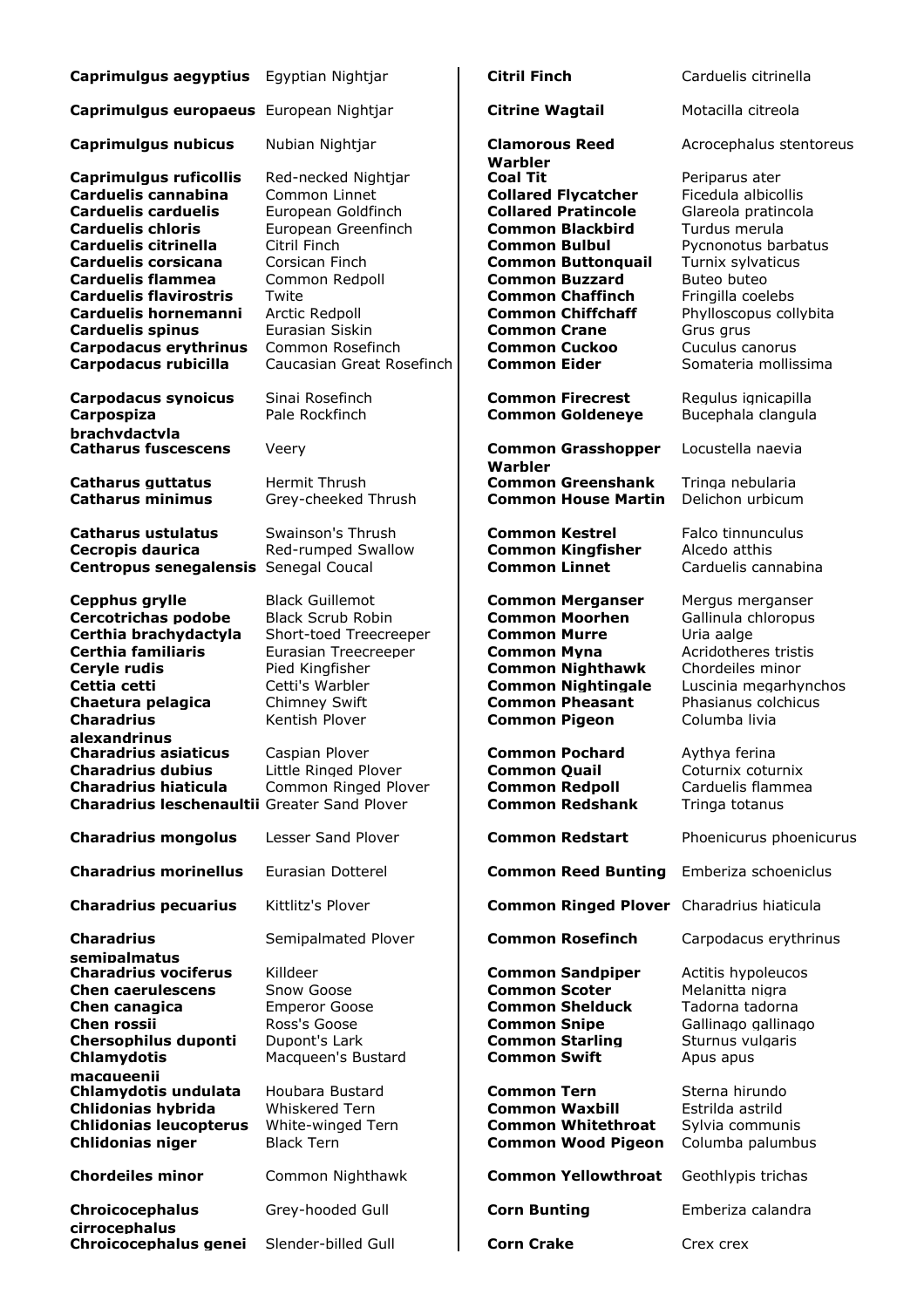| Chroicocephalus                                                                                                                                                                                                                                                                                                               | Bonaparte's Gull                                                                                                                                                                                                                      | <b>Corsican Finch</b>                                                                                                                                                                                                                                                                                                                                           | Carduelis corsicar                                                                                                                                                                                                                                                      |
|-------------------------------------------------------------------------------------------------------------------------------------------------------------------------------------------------------------------------------------------------------------------------------------------------------------------------------|---------------------------------------------------------------------------------------------------------------------------------------------------------------------------------------------------------------------------------------|-----------------------------------------------------------------------------------------------------------------------------------------------------------------------------------------------------------------------------------------------------------------------------------------------------------------------------------------------------------------|-------------------------------------------------------------------------------------------------------------------------------------------------------------------------------------------------------------------------------------------------------------------------|
| philadelphia<br>Chroicocephalus<br>ridibundus                                                                                                                                                                                                                                                                                 | Black-headed Gull                                                                                                                                                                                                                     | <b>Corsican Nuthatch</b>                                                                                                                                                                                                                                                                                                                                        | Sitta whiteheadi                                                                                                                                                                                                                                                        |
| Chrysolophus<br>amherstiae                                                                                                                                                                                                                                                                                                    | Lady Amherst's Pheasant                                                                                                                                                                                                               | <b>Cory's Shearwater</b>                                                                                                                                                                                                                                                                                                                                        | Calonectris diome                                                                                                                                                                                                                                                       |
| <b>Chrysolophus pictus</b><br>Ciconia ciconia                                                                                                                                                                                                                                                                                 | Golden Pheasant<br>White Stork                                                                                                                                                                                                        | Crab-plover<br><b>Cream-colored Courser</b>                                                                                                                                                                                                                                                                                                                     | Dromas ardeola<br>Cursorius cursor                                                                                                                                                                                                                                      |
| Ciconia nigra                                                                                                                                                                                                                                                                                                                 | <b>Black Stork</b>                                                                                                                                                                                                                    | <b>Crested Honey Buzzard</b> Pernis ptilorhynch                                                                                                                                                                                                                                                                                                                 |                                                                                                                                                                                                                                                                         |
| <b>Cinclus cinclus</b><br><b>Cinnyris osea</b>                                                                                                                                                                                                                                                                                | White-throated Dipper<br>Palestine Sunbird                                                                                                                                                                                            | <b>Crested Lark</b><br><b>Cretzschmar's Bunting</b>                                                                                                                                                                                                                                                                                                             | Galerida cristata<br>Emberiza caesia                                                                                                                                                                                                                                    |
| Circaetus gallicus<br><b>Circus aeruginosus</b><br><b>Circus cyaneus</b><br><b>Circus macrourus</b><br>Circus pygargus<br>Cisticola juncidis                                                                                                                                                                                  | Short-toed Snake Eagle<br>Western Marsh Harrier<br>Northern Harrier<br>Pallid Harrier<br>Montagu's Harrier<br>Zitting Cisticola                                                                                                       | <b>Crowned Sandgrouse</b><br><b>Curlew Sandpiper</b><br><b>Cyprus Warbler</b><br><b>Cyprus Wheatear</b><br><b>Dalmatian Pelican</b><br>Dark Chanting Goshawk Melierax metabat                                                                                                                                                                                   | Pterocles coronat<br>Calidris ferrugine<br>Sylvia melanotho<br>Oenanthe cypriac<br>Pelecanus crispus                                                                                                                                                                    |
| <b>Clamator glandarius</b><br><b>Clangula hyemalis</b><br><b>Coccothraustes</b><br>coccothraustes                                                                                                                                                                                                                             | <b>Great Spotted Cuckoo</b><br>Long-tailed Duck<br>Hawfinch                                                                                                                                                                           | <b>Dark-eyed Junco</b><br><b>Dartford Warbler</b><br><b>Daurian Jackdaw</b>                                                                                                                                                                                                                                                                                     | Junco hvemalis<br>Sylvia undata<br>Coloeus dauuricus                                                                                                                                                                                                                    |
| <b>Coccyzus americanus</b><br><b>Coccyzus</b>                                                                                                                                                                                                                                                                                 | Yellow-billed Cuckoo<br><b>Black-billed Cuckoo</b>                                                                                                                                                                                    | <b>Dead Sea Sparrow</b><br><b>Demoiselle Crane</b>                                                                                                                                                                                                                                                                                                              | Passer moabiticus<br>Grus virgo                                                                                                                                                                                                                                         |
| ervthropthalmus<br><b>Colinus virginianus</b><br><b>Coloeus dauuricus</b><br>Columba bollii<br>Columba junoniae<br>Columba livia<br>Columba livia (var.                                                                                                                                                                       | Northern Bobwhite<br>Daurian Jackdaw<br>Bolle's Pigeon<br>Laurel Pigeon<br>Common Pigeon                                                                                                                                              | <b>Desert Finch</b><br><b>Desert Lark</b><br><b>Desert Sparrow</b><br><b>Desert Wheatear</b><br>Double-spurred<br><b>Francolin</b><br><b>Dunlin</b>                                                                                                                                                                                                             | Rhodospiza obsol<br>Ammomanes des<br>Passer simplex<br>Oenanthe deserti<br>Francolinus bicald<br>Calidris alpina                                                                                                                                                        |
| domestica)<br>Columba oenas<br>Columba palumbus<br>Columba trocaz<br>Coracias garrulus<br>Corvus corax<br>Corvus cornix<br><b>Corvus corone</b>                                                                                                                                                                               | <b>Stock Dove</b><br>Common Wood Pigeon<br><b>Trocaz Pigeon</b><br>European Roller<br>Northern Raven<br><b>Hooded Crow</b><br>Carrion Crow                                                                                            | <b>Dunnock</b><br><b>Dunn's Lark</b><br><b>Dupont's Lark</b><br><b>Dusky Thrush</b><br><b>Dusky Warbler</b><br><b>Dwarf Bittern</b><br><b>Eastern Bonelli's</b>                                                                                                                                                                                                 | Prunella modulari<br>Eremalauda dunn<br>Chersophilus dup<br>Turdus eunomus<br>Phylloscopus fusc<br>Ixobrychus sturm<br>Phylloscopus orie                                                                                                                                |
| <b>Corvus frugilegus</b>                                                                                                                                                                                                                                                                                                      | Rook                                                                                                                                                                                                                                  | Warbler<br><b>Eastern Crowned</b>                                                                                                                                                                                                                                                                                                                               | Phylloscopus coro                                                                                                                                                                                                                                                       |
| Corvus monedula                                                                                                                                                                                                                                                                                                               | Western Jackdaw                                                                                                                                                                                                                       | Warbler<br><b>Eastern Imperial Eagle</b>                                                                                                                                                                                                                                                                                                                        | Aquila heliaca                                                                                                                                                                                                                                                          |
| <b>Corvus rhipidurus</b>                                                                                                                                                                                                                                                                                                      | Fan-tailed Raven                                                                                                                                                                                                                      | <b>Eastern Olivaceous</b><br>Warbler                                                                                                                                                                                                                                                                                                                            | Iduna pallida                                                                                                                                                                                                                                                           |
| <b>Corvus ruficollis</b>                                                                                                                                                                                                                                                                                                      | Brown-necked Raven                                                                                                                                                                                                                    | <b>Eastern Orphean</b><br>Warbler                                                                                                                                                                                                                                                                                                                               | Sylvia crassirostri                                                                                                                                                                                                                                                     |
| <b>Corvus splendens</b>                                                                                                                                                                                                                                                                                                       | <b>House Crow</b>                                                                                                                                                                                                                     | <b>Eastern Rock Nuthatch</b>                                                                                                                                                                                                                                                                                                                                    | Sitta tephronota                                                                                                                                                                                                                                                        |
| Coturnix coturnix<br><b>Crex crex</b><br><b>Cuculus canorus</b><br><b>Cuculus optatus</b><br><b>Cursorius cursor</b><br><b>Cyanistes caeruleus</b><br><b>Cyanistes cyanus</b><br><b>Cyanistes teneriffae</b><br>Cyanopica cyanus<br><b>Cygnus atratus</b><br><b>Cygnus columbianus</b><br><b>Cygnus cygnus</b><br>Cygnus olor | Common Quail<br>Corn Crake<br>Common Cuckoo<br>Oriental Cuckoo<br>Cream-colored Courser<br>Eurasian Blue Tit<br>Azure Tit<br>African Blue Tit<br>Azure-winged Magpie<br><b>Black Swan</b><br>Tundra Swan<br>Whooper Swan<br>Mute Swan | <b>Egyptian Goose</b><br><b>Egyptian Nightjar</b><br><b>Egyptian Plover</b><br><b>Egyptian Vulture</b><br><b>Elegant Tern</b><br><b>Eleonora's Falcon</b><br><b>Emperor Goose</b><br><b>Erckel's Francolin</b><br><b>Eurasian Bittern</b><br><b>Eurasian Blackcap</b><br><b>Eurasian Blue Tit</b><br><b>Eurasian Bullfinch</b><br><b>Eurasian Collared Dove</b> | Alopochen aeqypt<br>Caprimulgus aegy<br>Pluvianus aegypti<br>Neophron percno<br>Thalasseus elegar<br>Falco eleonorae<br>Chen canagica<br>Pternistis erckelii<br>Botaurus stellaris<br>Sylvia atricapilla<br>Cyanistes caerule<br>Pyrrhula pyrrhula<br>Streptopelia deca |
| <b>Delichon urbicum</b>                                                                                                                                                                                                                                                                                                       | Common House Martin                                                                                                                                                                                                                   | <b>Eurasian Coot</b>                                                                                                                                                                                                                                                                                                                                            | Fulica atra                                                                                                                                                                                                                                                             |

| <b>Chroicocephalus</b><br>philadelphia                                                                                                                                                                                                                                                            | Bonaparte's Gull                                                                                                                                                                                                                      | <b>Corsican Finch</b>                                                                                                                                                                                                                                                                                                                                           | Carduelis corsicana                                                                                                                                                                                                                                                                             |
|---------------------------------------------------------------------------------------------------------------------------------------------------------------------------------------------------------------------------------------------------------------------------------------------------|---------------------------------------------------------------------------------------------------------------------------------------------------------------------------------------------------------------------------------------|-----------------------------------------------------------------------------------------------------------------------------------------------------------------------------------------------------------------------------------------------------------------------------------------------------------------------------------------------------------------|-------------------------------------------------------------------------------------------------------------------------------------------------------------------------------------------------------------------------------------------------------------------------------------------------|
| <b>Chroicocephalus</b><br>ridibundus                                                                                                                                                                                                                                                              | <b>Black-headed Gull</b>                                                                                                                                                                                                              | <b>Corsican Nuthatch</b>                                                                                                                                                                                                                                                                                                                                        | Sitta whiteheadi                                                                                                                                                                                                                                                                                |
| <b>Chrysolophus</b><br>amherstiae                                                                                                                                                                                                                                                                 | Lady Amherst's Pheasant                                                                                                                                                                                                               | <b>Cory's Shearwater</b>                                                                                                                                                                                                                                                                                                                                        | Calonectris diomedea                                                                                                                                                                                                                                                                            |
| Chrysolophus pictus<br>Ciconia ciconia                                                                                                                                                                                                                                                            | Golden Pheasant<br>White Stork                                                                                                                                                                                                        | <b>Crab-plover</b><br><b>Cream-colored Courser</b> Cursorius cursor                                                                                                                                                                                                                                                                                             | Dromas ardeola                                                                                                                                                                                                                                                                                  |
| Ciconia nigra                                                                                                                                                                                                                                                                                     | <b>Black Stork</b>                                                                                                                                                                                                                    | <b>Crested Honey Buzzard</b> Pernis ptilorhynchus                                                                                                                                                                                                                                                                                                               |                                                                                                                                                                                                                                                                                                 |
| Cinclus cinclus<br>Cinnyris osea                                                                                                                                                                                                                                                                  | White-throated Dipper<br>Palestine Sunbird                                                                                                                                                                                            | <b>Crested Lark</b><br><b>Cretzschmar's Bunting</b>                                                                                                                                                                                                                                                                                                             | Galerida cristata<br>Emberiza caesia                                                                                                                                                                                                                                                            |
| Circaetus gallicus<br>Circus aeruginosus<br>Circus cyaneus<br>Circus macrourus<br>Circus pygargus<br>Cisticola juncidis                                                                                                                                                                           | Short-toed Snake Eagle<br>Western Marsh Harrier<br>Northern Harrier<br>Pallid Harrier<br>Montagu's Harrier<br>Zitting Cisticola                                                                                                       | <b>Crowned Sandgrouse</b><br><b>Curlew Sandpiper</b><br><b>Cyprus Warbler</b><br><b>Cyprus Wheatear</b><br><b>Dalmatian Pelican</b><br>Dark Chanting Goshawk Melierax metabates                                                                                                                                                                                 | Pterocles coronatus<br>Calidris ferruginea<br>Sylvia melanothorax<br>Oenanthe cypriaca<br>Pelecanus crispus                                                                                                                                                                                     |
| <b>Clamator glandarius</b><br><b>Clangula hyemalis</b><br><b>Coccothraustes</b>                                                                                                                                                                                                                   | <b>Great Spotted Cuckoo</b><br>Long-tailed Duck<br><b>Hawfinch</b>                                                                                                                                                                    | <b>Dark-eyed Junco</b><br><b>Dartford Warbler</b><br>Daurian Jackdaw                                                                                                                                                                                                                                                                                            | Junco hyemalis<br>Sylvia undata<br>Coloeus dauuricus                                                                                                                                                                                                                                            |
| coccothraustes<br>Coccyzus americanus<br><b>Coccyzus</b>                                                                                                                                                                                                                                          | Yellow-billed Cuckoo<br><b>Black-billed Cuckoo</b>                                                                                                                                                                                    | <b>Dead Sea Sparrow</b><br><b>Demoiselle Crane</b>                                                                                                                                                                                                                                                                                                              | Passer moabiticus<br>Grus virgo                                                                                                                                                                                                                                                                 |
| ervthropthalmus<br>Colinus virginianus<br><b>Coloeus dauuricus</b><br>Columba bollii<br>Columba junoniae<br>Columba livia                                                                                                                                                                         | Northern Bobwhite<br>Daurian Jackdaw<br>Bolle's Pigeon<br>Laurel Pigeon<br>Common Pigeon                                                                                                                                              | <b>Desert Finch</b><br><b>Desert Lark</b><br><b>Desert Sparrow</b><br><b>Desert Wheatear</b><br><b>Double-spurred</b><br><b>Francolin</b>                                                                                                                                                                                                                       | Rhodospiza obsoleta<br>Ammomanes deserti<br>Passer simplex<br>Oenanthe deserti<br>Francolinus bicalcaratus                                                                                                                                                                                      |
| Columba livia (var.<br>domestica)                                                                                                                                                                                                                                                                 |                                                                                                                                                                                                                                       | <b>Dunlin</b>                                                                                                                                                                                                                                                                                                                                                   | Calidris alpina                                                                                                                                                                                                                                                                                 |
| Columba oenas<br>Columba palumbus<br>Columba trocaz<br><b>Coracias garrulus</b>                                                                                                                                                                                                                   | <b>Stock Dove</b><br>Common Wood Pigeon<br><b>Trocaz Pigeon</b><br>European Roller                                                                                                                                                    | <b>Dunnock</b><br><b>Dunn's Lark</b><br><b>Dupont's Lark</b><br><b>Dusky Thrush</b>                                                                                                                                                                                                                                                                             | Prunella modularis<br>Eremalauda dunni<br>Chersophilus duponti<br>Turdus eunomus                                                                                                                                                                                                                |
| Corvus corax                                                                                                                                                                                                                                                                                      | Northern Raven                                                                                                                                                                                                                        | <b>Dusky Warbler</b>                                                                                                                                                                                                                                                                                                                                            | Phylloscopus fuscatus                                                                                                                                                                                                                                                                           |
| Corvus cornix<br>Corvus corone                                                                                                                                                                                                                                                                    | <b>Hooded Crow</b><br><b>Carrion Crow</b>                                                                                                                                                                                             | <b>Dwarf Bittern</b><br><b>Eastern Bonelli's</b>                                                                                                                                                                                                                                                                                                                | Ixobrychus sturmii<br>Phylloscopus orientalis                                                                                                                                                                                                                                                   |
| <b>Corvus frugilegus</b>                                                                                                                                                                                                                                                                          | Rook                                                                                                                                                                                                                                  | Warbler<br><b>Eastern Crowned</b><br>Warbler                                                                                                                                                                                                                                                                                                                    | Phylloscopus coronatus                                                                                                                                                                                                                                                                          |
| Corvus monedula                                                                                                                                                                                                                                                                                   | Western Jackdaw                                                                                                                                                                                                                       | <b>Eastern Imperial Eagle</b>                                                                                                                                                                                                                                                                                                                                   | Aquila heliaca                                                                                                                                                                                                                                                                                  |
| <b>Corvus rhipidurus</b>                                                                                                                                                                                                                                                                          | Fan-tailed Raven                                                                                                                                                                                                                      | <b>Eastern Olivaceous</b><br>Warbler                                                                                                                                                                                                                                                                                                                            | Iduna pallida                                                                                                                                                                                                                                                                                   |
| <b>Corvus ruficollis</b>                                                                                                                                                                                                                                                                          | Brown-necked Raven                                                                                                                                                                                                                    | <b>Eastern Orphean</b><br>Warbler                                                                                                                                                                                                                                                                                                                               | Sylvia crassirostris                                                                                                                                                                                                                                                                            |
| <b>Corvus splendens</b>                                                                                                                                                                                                                                                                           | House Crow                                                                                                                                                                                                                            | <b>Eastern Rock Nuthatch</b>                                                                                                                                                                                                                                                                                                                                    | Sitta tephronota                                                                                                                                                                                                                                                                                |
| Coturnix coturnix<br>Crex crex<br><b>Cuculus canorus</b><br><b>Cuculus optatus</b><br><b>Cursorius cursor</b><br><b>Cyanistes caeruleus</b><br><b>Cyanistes cyanus</b><br><b>Cvanistes teneriffae</b><br>Cyanopica cyanus<br>Cygnus atratus<br>Cygnus columbianus<br>Cygnus cygnus<br>Cygnus olor | Common Quail<br>Corn Crake<br>Common Cuckoo<br>Oriental Cuckoo<br>Cream-colored Courser<br>Eurasian Blue Tit<br>Azure Tit<br>African Blue Tit<br>Azure-winged Magpie<br><b>Black Swan</b><br>Tundra Swan<br>Whooper Swan<br>Mute Swan | <b>Egyptian Goose</b><br><b>Egyptian Nightjar</b><br><b>Egyptian Plover</b><br><b>Egyptian Vulture</b><br><b>Elegant Tern</b><br><b>Eleonora's Falcon</b><br><b>Emperor Goose</b><br><b>Erckel's Francolin</b><br><b>Eurasian Bittern</b><br><b>Eurasian Blackcap</b><br><b>Eurasian Blue Tit</b><br><b>Eurasian Bullfinch</b><br><b>Eurasian Collared Dove</b> | Alopochen aegyptiaca<br>Caprimulgus aegyptius<br>Pluvianus aegyptius<br>Neophron percnopterus<br>Thalasseus elegans<br>Falco eleonorae<br>Chen canagica<br>Pternistis erckelii<br>Botaurus stellaris<br>Sylvia atricapilla<br>Cyanistes caeruleus<br>Pyrrhula pyrrhula<br>Streptopelia decaocto |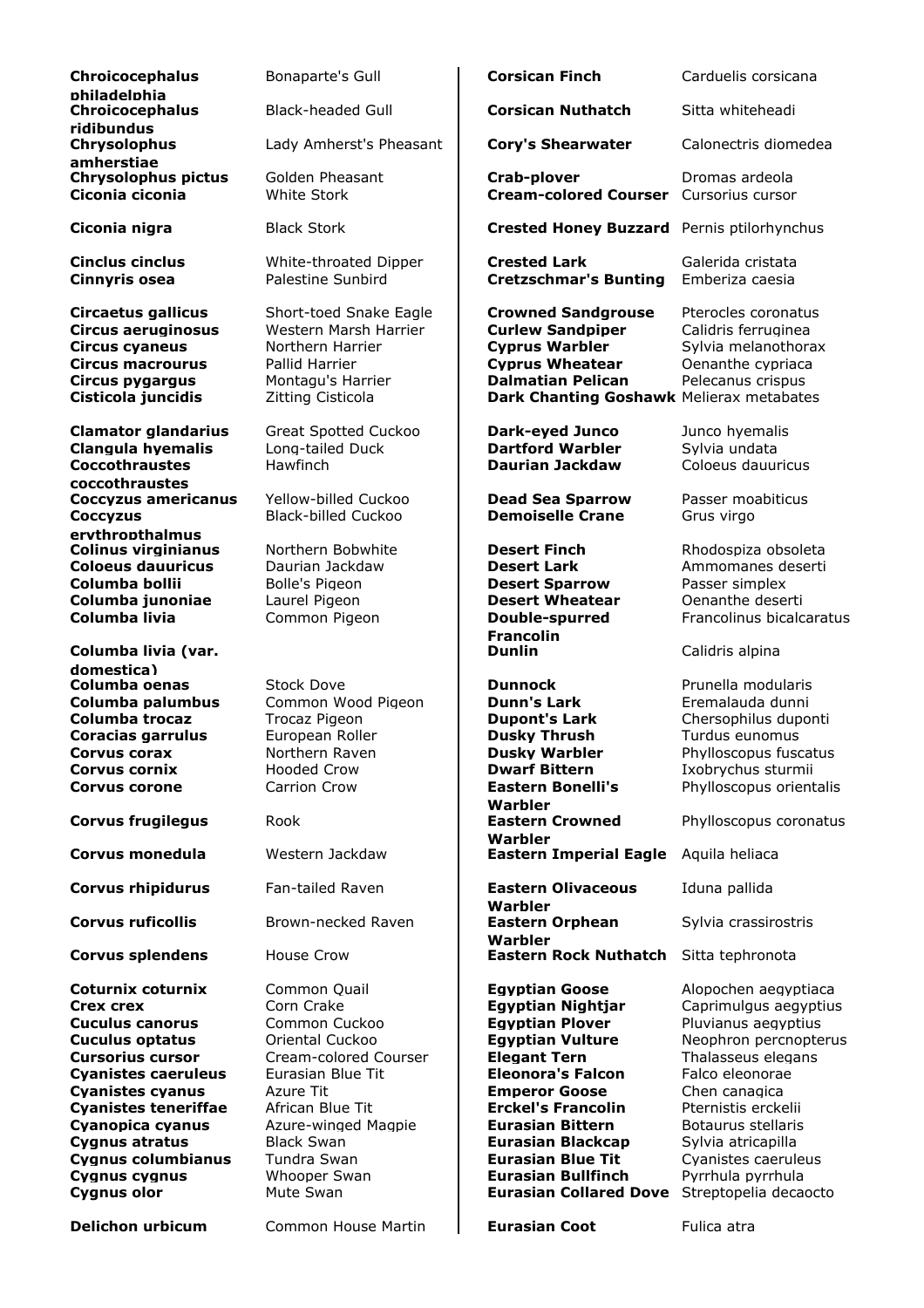| <b>Dendrocopos leucotos</b>                                                                                                                            | White-backed Woodpecker                                                                                                    | <b>Eurasian Crag Martin</b>                                                                                                                                   | Ptyonoprogne rupestris                                                                                       |
|--------------------------------------------------------------------------------------------------------------------------------------------------------|----------------------------------------------------------------------------------------------------------------------------|---------------------------------------------------------------------------------------------------------------------------------------------------------------|--------------------------------------------------------------------------------------------------------------|
| <b>Dendrocopos major</b>                                                                                                                               | Great Spotted Woodpecker                                                                                                   | <b>Eurasian Crimson-</b><br>winged Finch                                                                                                                      | Rhodopechys sanguineus                                                                                       |
| <b>Dendrocopos medius</b>                                                                                                                              | Middle Spotted<br>Woodpecker                                                                                               | <b>Eurasian Curlew</b>                                                                                                                                        | Numenius arquata                                                                                             |
| <b>Dendrocopos minor</b>                                                                                                                               | Lesser Spotted                                                                                                             | <b>Eurasian Dotterel</b>                                                                                                                                      | Charadrius morinellus                                                                                        |
| <b>Dendrocopos syriacus</b><br>Dendroica aestiva                                                                                                       | Woodpecker<br>Syrian Woodpecker<br>American Yellow Warbler                                                                 | <b>Eurasian Eagle-Owl</b><br><b>Eurasian Golden Oriole</b>                                                                                                    | Bubo bubo<br>Oriolus oriolus                                                                                 |
| Dendroica auduboni<br>Dendroica striata<br><b>Dolichonyx oryzivorus</b><br>Dromas ardeola<br><b>Dryocopus martius</b><br><b>Dumetella carolinensis</b> | Audubon's Warbler<br><b>Blackpoll Warbler</b><br><b>Bobolink</b><br>Crab-plover<br><b>Black Woodpecker</b><br>Grey Catbird | <b>Eurasian Hobby</b><br><b>Eurasian Hoopoe</b><br><b>Eurasian Jay</b><br><b>Eurasian Magpie</b><br><b>Eurasian Nuthatch</b><br><b>Eurasian Oystercatcher</b> | Falco subbuteo<br>Upupa epops<br>Garrulus glandarius<br>Pica pica<br>Sitta europaea<br>Haematopus ostralegus |
| Egretta (casmerodius)<br>intermedia                                                                                                                    | Intermediate Egret                                                                                                         | <b>Eurasian Penduline Tit</b>                                                                                                                                 | Remiz pendulinus                                                                                             |
| Egretta garzetta<br>Egretta gularis                                                                                                                    | Little Earet<br>Western Reef Heron                                                                                         | <b>Eurasian Pygmy Owl</b><br><b>Eurasian Reed Warbler</b>                                                                                                     | Glaucidium passerinum<br>Acrocephalus scirpaceus                                                             |
| <b>Egretta thula</b><br><b>Elanus caeruleus</b><br>Emberiza aureola                                                                                    | Snowy Egret<br><b>Black-winged Kite</b><br>Yellow-breasted Bunting                                                         | <b>Eurasian Rock Pipit</b><br><b>Eurasian Scops Owl</b><br><b>Eurasian Siskin</b>                                                                             | Anthus petrosus<br>Otus scops<br>Carduelis spinus                                                            |
| <b>Emberiza bruniceps</b><br>Emberiza buchanani                                                                                                        | Red-headed Bunting<br>Grey-necked Bunting                                                                                  | <b>Eurasian Skylark</b><br><b>Eurasian Sparrowhawk</b>                                                                                                        | Alauda arvensis<br>Accipiter nisus                                                                           |
| Emberiza caesia<br>Emberiza calandra                                                                                                                   | Cretzschmar's Bunting<br>Corn Bunting                                                                                      | <b>Eurasian Spoonbill</b><br><b>Eurasian Stone-curlew</b>                                                                                                     | Platalea leucorodia<br>Burhinus oedicnemus                                                                   |
| <b>Emberiza chrysophrys</b><br>Emberiza cia                                                                                                            | Yellow-browed Bunting<br>Rock Bunting                                                                                      | <b>Eurasian Teal</b><br><b>Eurasian Three-toed</b><br>Woodpecker                                                                                              | Anas crecca<br>Picoides tridactylus                                                                          |
| <b>Emberiza cineracea</b>                                                                                                                              | <b>Cinereous Bunting</b>                                                                                                   | <b>Eurasian Tree Sparrow</b>                                                                                                                                  | Passer montanus                                                                                              |
| <b>Emberiza cirlus</b><br>Emberiza citrinella<br>Emberiza hortulana<br><b>Emberiza leucocephalos</b> Pine Bunting                                      | Cirl Bunting<br>Yellowhammer<br>Ortolan Bunting                                                                            | <b>Eurasian Treecreeper</b><br><b>Eurasian Wigeon</b><br><b>Eurasian Woodcock</b><br><b>Eurasian Wren</b>                                                     | Certhia familiaris<br>Anas penelope<br>Scolopax rusticola<br>Troglodytes troglodytes                         |
| <b>Emberiza</b>                                                                                                                                        | <b>Black-headed Bunting</b>                                                                                                | <b>Eurasian Wryneck</b>                                                                                                                                       | Jynx torquilla                                                                                               |
| melanocephala<br>Emberiza pallasi<br>Emberiza pusilla<br>Emberiza rustica                                                                              | Pallas's Reed Bunting<br>Little Bunting<br><b>Rustic Bunting</b>                                                           | <b>European Bee-eater</b><br><b>European Crested Tit</b><br>European Golden Plover Pluvialis apricaria                                                        | Merops apiaster<br>Lophophanes cristatus                                                                     |
| Emberiza rutila<br>Emberiza sahari                                                                                                                     | <b>Chestnut Bunting</b><br>House Bunting                                                                                   | <b>European Goldfinch</b><br><b>European Green</b><br>Woodpecker                                                                                              | Carduelis carduelis<br>Picus viridis                                                                         |
| <b>Emberiza schoeniclus</b><br>Emberiza spodocephala                                                                                                   | Common Reed Bunting<br><b>Black-faced Bunting</b>                                                                          | <b>European Greenfinch</b><br><b>European Herring Gull</b>                                                                                                    | Carduelis chloris<br>Larus argentatus                                                                        |
| Emberiza striolata                                                                                                                                     | <b>Striolated Bunting</b>                                                                                                  | <b>European Honey</b>                                                                                                                                         | Pernis apivorus                                                                                              |
| Eremalauda dunni<br><b>Eremophila alpestris</b>                                                                                                        | Dunn's Lark<br>Horned Lark                                                                                                 | <b>Buzzard</b><br><b>European Nightjar</b><br><b>European Pied</b><br><b>Flycatcher</b><br><b>European Robin</b><br><b>European Roller</b>                    | Caprimulgus europaeus<br>Ficedula hypoleuca                                                                  |
| Eremophila bilopha<br><b>Eremopterix nigriceps</b>                                                                                                     | Temminck's Lark<br>Black-crowned Sparrow-<br>Lark                                                                          |                                                                                                                                                               | Erithacus rubecula<br>Coracias garrulus                                                                      |
| Erithacus rubecula<br>Erythropygia galactotes Rufous-tailed Scrub Robin                                                                                | European Robin                                                                                                             | <b>European Serin</b><br><b>European Shag</b>                                                                                                                 | Serinus serinus<br>Phalacrocorax aristotelis                                                                 |
| Estrilda astrild<br><b>Euodice malabarica</b>                                                                                                          | Common Waxbill<br><b>Indian Silverbill</b>                                                                                 | <b>European Stonechat</b><br><b>European Storm Petrel</b>                                                                                                     | Saxicola rubicola<br>Hydrobates pelagicus                                                                    |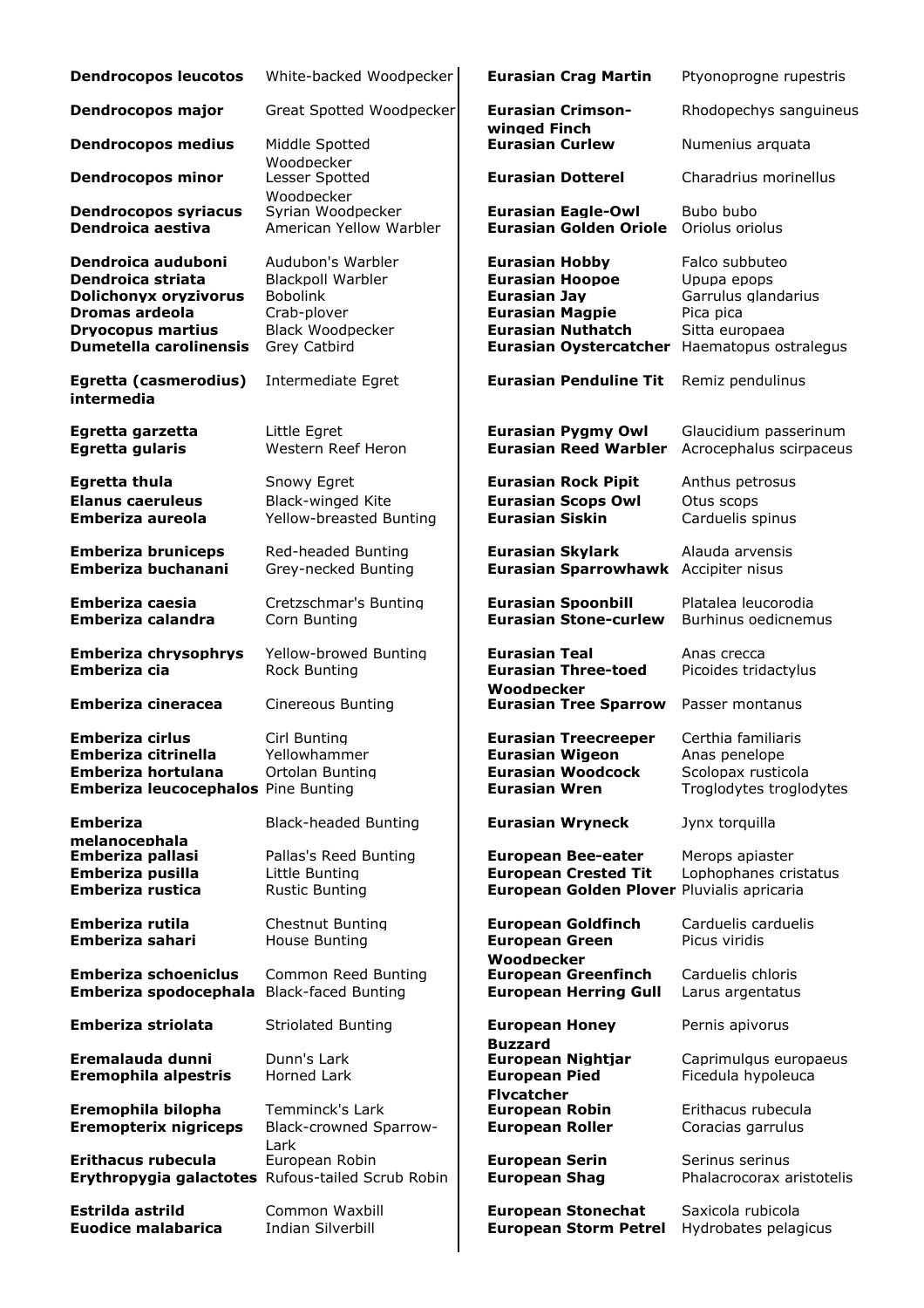| <b>Euplectes afer</b><br><b>Falco amurensis</b>                                                                                                                                                                                                                                                                                                                              | Yellow-crowned Bishop<br>Amur Falcon                                                                                                                                                                                                               | <b>European Turtle Dove</b><br><b>Evening Grosbeak</b>                                                                                                                                                                                                                                                                                                 | Streptopelia turtur<br>Hesperiphona vespertina                                                                                                                                                                                                                         |
|------------------------------------------------------------------------------------------------------------------------------------------------------------------------------------------------------------------------------------------------------------------------------------------------------------------------------------------------------------------------------|----------------------------------------------------------------------------------------------------------------------------------------------------------------------------------------------------------------------------------------------------|--------------------------------------------------------------------------------------------------------------------------------------------------------------------------------------------------------------------------------------------------------------------------------------------------------------------------------------------------------|------------------------------------------------------------------------------------------------------------------------------------------------------------------------------------------------------------------------------------------------------------------------|
| <b>Falco biarmicus</b><br><b>Falco cherrug</b><br><b>Falco columbarius</b><br><b>Falco concolor</b><br><b>Falco eleonorae</b><br><b>Falco naumanni</b><br><b>Falco pelegrinoides</b><br><b>Falco peregrinus</b><br><b>Falco rusticolus</b><br><b>Falco sparverius</b><br><b>Falco subbuteo</b><br><b>Falco tinnunculus</b><br><b>Falco vespertinus</b><br>Ficedula albicilla | Lanner Falcon<br>Saker Falcon<br>Merlin<br>Sooty Falcon<br>Eleonora's Falcon<br>Lesser Kestrel<br>Barbary Falcon<br>Peregrine Falcon<br>Gyrfalcon<br>American Kestrel<br>Eurasian Hobby<br>Common Kestrel<br>Red-footed Falcon<br>Taiga Flycatcher | <b>Eyebrowed Thrush</b><br><b>Falcated Duck</b><br><b>Fan-tailed Raven</b><br><b>Fea's Petrel</b><br><b>Ferruginous Duck</b><br><b>Fieldfare</b><br><b>Finsch's Wheatear</b><br><b>Fischer's Lovebird</b><br><b>Fork-tailed Swift</b><br><b>Forster's Tern</b><br><b>Franklin's Gull</b><br><b>Fulvous Babbler</b><br>Gadwall<br><b>Garden Warbler</b> | Turdus obscurus<br>Anas falcata<br>Corvus rhipidurus<br>Pterodroma feae<br>Aythya nyroca<br>Turdus pilaris<br>Oenanthe finschii<br>Agapornis fischeri<br>Apus pacificus<br>Sterna forsteri<br>Leucophaeus pipixcan<br>Turdoides fulva<br>Anas strepera<br>Sylvia borin |
| <b>Ficedula albicollis</b><br><b>Ficedula hypoleuca</b>                                                                                                                                                                                                                                                                                                                      | Collared Flycatcher<br>European Pied Flycatcher                                                                                                                                                                                                    | Garganey<br><b>Glaucous Gull</b>                                                                                                                                                                                                                                                                                                                       | Anas querquedula<br>Larus hyperboreus                                                                                                                                                                                                                                  |
| Ficedula parva                                                                                                                                                                                                                                                                                                                                                               | Red-breasted Flycatcher                                                                                                                                                                                                                            | <b>Glossy Ibis</b>                                                                                                                                                                                                                                                                                                                                     | Plegadis falcinellus                                                                                                                                                                                                                                                   |
| Ficedula semitorquata<br>Ficedula speculigera<br>Francolinus bicalcaratus Double-spurred Francolin                                                                                                                                                                                                                                                                           | Semicollared Flycatcher<br>Atlas Flycatcher                                                                                                                                                                                                        | Goldcrest<br><b>Golden Eagle</b><br><b>Golden Pheasant</b>                                                                                                                                                                                                                                                                                             | Regulus regulus<br>Aquila chrysaetos<br>Chrysolophus pictus                                                                                                                                                                                                            |
| <b>Francolinus francolinus</b> Black Francolin                                                                                                                                                                                                                                                                                                                               |                                                                                                                                                                                                                                                    | <b>Goliath Heron</b>                                                                                                                                                                                                                                                                                                                                   | Ardea goliath                                                                                                                                                                                                                                                          |
| Fratercula arctica<br><b>Fregata magnificens</b>                                                                                                                                                                                                                                                                                                                             | <b>Atlantic Puffin</b><br>Magnificent Frigatebird                                                                                                                                                                                                  | <b>Graceful Prinia</b><br><b>Great Black-backed Gull Larus marinus</b>                                                                                                                                                                                                                                                                                 | Prinia gracilis                                                                                                                                                                                                                                                        |
| Fringilla coelebs<br>Fringilla montifringilla<br>Fringilla teydea<br><b>Fulica americana</b><br><b>Fulica atra</b><br><b>Fulica cristata</b><br><b>Fulmarus glacialis</b><br>Galerida cristata<br>Galerida theklae                                                                                                                                                           | Common Chaffinch<br><b>Brambling</b><br><b>Blue Chaffinch</b><br>American Coot<br>Eurasian Coot<br>Red-knobbed Coot<br>Northern Fulmar<br>Crested Lark<br>Thekla Lark                                                                              | <b>Great Bustard</b><br><b>Great Cormorant</b><br><b>Great Crested Grebe</b><br><b>Great Egret</b><br><b>Great Grey Owl</b><br><b>Great Grey Shrike</b><br><b>Great Knot</b><br><b>Great Northern Loon</b><br>Great Reed Warbler                                                                                                                       | Otis tarda<br>Phalacrocorax carbo<br>Podiceps cristatus<br>Ardea alba<br>Strix nebulosa<br>Lanius excubitor<br>Calidris tenuirostris<br>Gavia immer<br>Acrocephalus arundinaceus                                                                                       |
| Gallinago delicata<br>Gallinago gallinago<br>Gallinago media<br>Gallinago megala<br>Gallinago stenura<br>Gallinula chloropus<br>Garrulus glandarius                                                                                                                                                                                                                          | Wilson's Snipe<br>Common Snipe<br><b>Great Snipe</b><br>Swinhoe's Snipe<br>Pin-tailed Snipe<br>Common Moorhen<br>Eurasian Jay                                                                                                                      | <b>Great Shearwater</b><br><b>Great Skua</b><br><b>Great Snipe</b><br><b>Great Spotted Cuckoo</b><br><b>Great Spotted</b><br>Woodpecker<br><b>Great Tit</b><br><b>Great White Pelican</b>                                                                                                                                                              | Puffinus gravis<br>Stercorarius skua<br>Gallinago media<br>Clamator glandarius<br>Dendrocopos major<br>Parus major<br>Pelecanus onocrotalus                                                                                                                            |
| Gavia adamsii<br>Gavia arctica<br>Gavia immer                                                                                                                                                                                                                                                                                                                                | Yellow-billed Loon<br>Black-throated Loon<br>Great Northern Loon                                                                                                                                                                                   | <b>Greater Flamingo</b><br><b>Greater Hoopoe-Lark</b><br><b>Greater Painted Snipe</b>                                                                                                                                                                                                                                                                  | Phoenicopterus roseus<br>Alaemon alaudipes<br>Rostratula benghalensis                                                                                                                                                                                                  |
| Gavia pacifica<br>Gavia stellata<br>Gelochelidon nilotica                                                                                                                                                                                                                                                                                                                    | Pacific Loon<br>Red-throated Loon<br>Gull-billed Tern                                                                                                                                                                                              | <b>Greater Sand Plover</b><br><b>Greater Scaup</b><br>Greater Short-toed Lark Calandrella brachydactyla                                                                                                                                                                                                                                                | Charadrius leschenaultii<br>Aythya marila                                                                                                                                                                                                                              |
| <b>Geothlypis trichas</b>                                                                                                                                                                                                                                                                                                                                                    | Common Yellowthroat                                                                                                                                                                                                                                | <b>Greater Spotted Eagle</b>                                                                                                                                                                                                                                                                                                                           | Aquila clanga                                                                                                                                                                                                                                                          |
| Geronticus eremita<br>Glareola maldivarum                                                                                                                                                                                                                                                                                                                                    | Northern Bald Ibis<br>Oriental Pratincole                                                                                                                                                                                                          | <b>Greater White-fronted</b><br>Goose<br><b>Greater Yellowlegs</b>                                                                                                                                                                                                                                                                                     | Anser albifrons<br>Tringa melanoleuca                                                                                                                                                                                                                                  |
| Glareola nordmanni<br>Glareola pratincola                                                                                                                                                                                                                                                                                                                                    | <b>Black-winged Pratincole</b><br><b>Collared Pratincole</b>                                                                                                                                                                                       | <b>Green Bee-eater</b><br><b>Green Heron</b>                                                                                                                                                                                                                                                                                                           | Merops orientalis<br><b>Butorides virescens</b>                                                                                                                                                                                                                        |
| Glaucidium passerinum Eurasian Pygmy Owl                                                                                                                                                                                                                                                                                                                                     |                                                                                                                                                                                                                                                    | <b>Green Sandpiper</b>                                                                                                                                                                                                                                                                                                                                 | Tringa ochropus                                                                                                                                                                                                                                                        |
| <b>Grus canadensis</b>                                                                                                                                                                                                                                                                                                                                                       | Sandhill Crane                                                                                                                                                                                                                                     | <b>Green Warbler</b>                                                                                                                                                                                                                                                                                                                                   | Phylloscopus nitidus                                                                                                                                                                                                                                                   |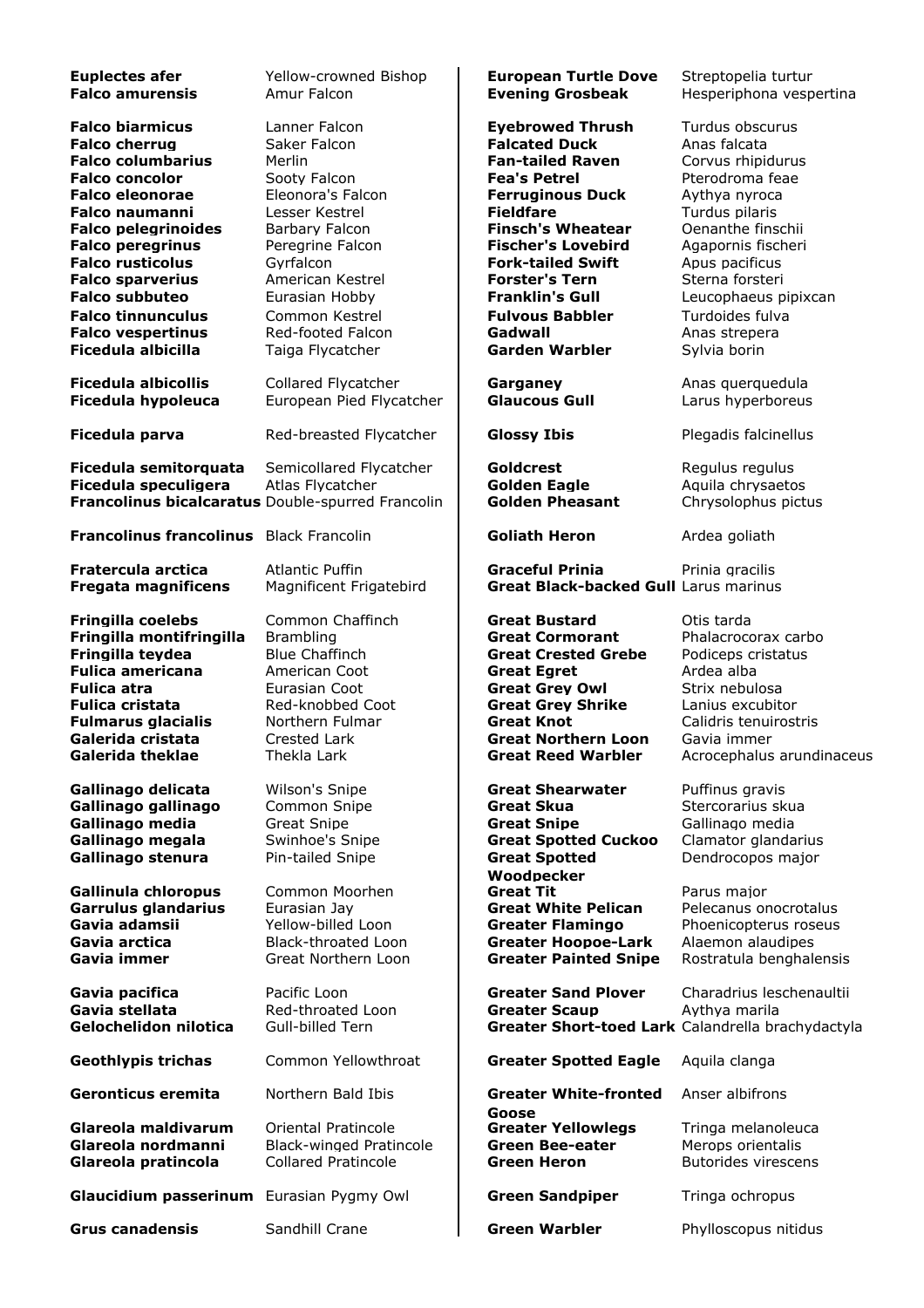| Grus grus                                                                                                                                                                                       | <b>Common Crane</b>                                                                                                                                                                    | <b>Greenish Warbler</b>                                                                                                                                                                                                  | Phylloscopu                                                                                                                                            |
|-------------------------------------------------------------------------------------------------------------------------------------------------------------------------------------------------|----------------------------------------------------------------------------------------------------------------------------------------------------------------------------------------|--------------------------------------------------------------------------------------------------------------------------------------------------------------------------------------------------------------------------|--------------------------------------------------------------------------------------------------------------------------------------------------------|
| <b>Grus leucogeranus</b><br><b>Grus virgo</b><br><b>Gymnoris xanthocollis</b>                                                                                                                   | Siberian Crane<br>Demoiselle Crane<br>Yellow-throated Sparrow                                                                                                                          | <b>Green-winged Teal</b><br><b>Grey Catbird</b><br><b>Grey Heron</b>                                                                                                                                                     | Anas carolin<br>Dumetella c<br>Ardea ciner                                                                                                             |
| <b>Gypaetus barbatus</b><br><b>Gyps fulvus</b><br>Gyps rueppellii<br>Haematopus ostralegus Eurasian Oystercatcher                                                                               | <b>Bearded Vulture</b><br><b>Griffon Vulture</b><br>Rüppell's Vulture                                                                                                                  | <b>Grey Partridge</b><br><b>Grey Plover</b><br><b>Grey Wagtail</b><br><b>Grey-cheeked Thrush</b>                                                                                                                         | Perdix perdi<br>Pluvialis squ<br>Motacilla cir<br>Catharus m                                                                                           |
| <b>Halcyon smyrnensis</b>                                                                                                                                                                       | White-throated Kingfisher                                                                                                                                                              | Grey-headed Chickadee Poecile cinct                                                                                                                                                                                      |                                                                                                                                                        |
| Haliaeetus albicilla                                                                                                                                                                            | White-tailed Eagle                                                                                                                                                                     | Grey-headed                                                                                                                                                                                                              | Picus canus                                                                                                                                            |
| Haliaeetus leucoryphus Pallas's Fish Eagle                                                                                                                                                      |                                                                                                                                                                                        | Woodpecker<br><b>Grey-hooded Gull</b>                                                                                                                                                                                    | Chroicoceph<br>cirrocephalu                                                                                                                            |
| Hedydipna metallica<br>Hesperiphona                                                                                                                                                             | Nile Valley Sunbird<br>Evening Grosbeak                                                                                                                                                | <b>Greylag Goose</b><br><b>Grey-necked Bunting</b>                                                                                                                                                                       | Anser anser<br>Emberiza bu                                                                                                                             |
| vespertina<br><b>Hieraaetus pennatus</b><br><b>Himantopus</b><br><b>Hippolais icterina</b><br><b>Hippolais languida</b><br><b>Hippolais olivetorum</b><br><b>Hippolais polyglotta</b>           | Booted Eagle<br><b>Black-winged Stilt</b><br>Icterine Warbler<br>Upcher's Warbler<br>Olive-tree Warbler<br>Melodious Warbler                                                           | <b>Griffon Vulture</b><br>Güldenstädt's Redstart<br><b>Gull-billed Tern</b><br>Gyrfalcon<br><b>Harlequin Duck</b><br><b>Hawfinch</b>                                                                                     | Gyps fulvus<br>Phoenicurus<br>Gelochelido<br>Falco rustico<br>Histrionicus<br>Coccothraus<br>coccothraus                                               |
| Hirundapus caudacutus White-throated Needletail                                                                                                                                                 |                                                                                                                                                                                        | <b>Hazel Grouse</b>                                                                                                                                                                                                      | Tetrastes bo                                                                                                                                           |
| <b>Hirundo rustica</b><br>Histrionicus histrionicus Harlequin Duck                                                                                                                              | <b>Barn Swallow</b>                                                                                                                                                                    | <b>Helmeted Guineafowl</b><br><b>Hermit Thrush</b>                                                                                                                                                                       | Numida mel<br>Catharus gu                                                                                                                              |
| <b>Hydrobates pelagicus</b><br><b>Hydrocoloeus minutus</b><br>Hydroprogne caspia<br><b>Hypocolius ampelinus</b><br>Ichthyaetus audouinii<br>Ichthyaetus hemprichii                              | European Storm Petrel<br>Little Gull<br>Caspian Tern<br>Hypocolius<br>Audouin's Gull<br>Sooty Gull                                                                                     | <b>Hooded Crow</b><br><b>Hooded Merganser</b><br><b>Hooded Wheatear</b><br><b>Horned Grebe</b><br><b>Horned Lark</b><br><b>Houbara Bustard</b>                                                                           | Corvus corn<br>Lophodytes<br>Oenanthe m<br>Podiceps au<br>Eremophila<br>Chlamydotis                                                                    |
| Ichthyaetus ichthyaetus Pallas's Gull                                                                                                                                                           |                                                                                                                                                                                        | <b>House Bunting</b>                                                                                                                                                                                                     | Emberiza sa                                                                                                                                            |
| <b>Ichthyaetus</b><br>leucophthalmus<br><b>Ichthyaetus</b>                                                                                                                                      | White-eyed Gull<br>Mediterranean Gull                                                                                                                                                  | <b>House Crow</b><br><b>House Sparrow</b>                                                                                                                                                                                | Corvus sple<br>Passer dom                                                                                                                              |
| melanocephalus<br>Icterus galbula<br>Iduna aedon<br>Iduna caligata<br>Iduna opaca                                                                                                               | <b>Baltimore Oriole</b><br>Thick-billed Warbler<br>Booted Warbler<br>Western Olivaceous<br>Warbler                                                                                     | <b>Hudsonian Godwit</b><br><b>Hume's Leaf Warbler</b><br><b>Hume's Owl</b><br><b>Hypocolius</b>                                                                                                                          | Limosa haer<br>Phylloscopu<br>Strix butleri<br>Hypocolius a                                                                                            |
| Iduna pallida                                                                                                                                                                                   | Eastern Olivaceous<br>Warbler                                                                                                                                                          | <b>Iberian Chiffchaff</b>                                                                                                                                                                                                | Phylloscopu                                                                                                                                            |
| Iduna rama<br>Irania gutturalis<br><b>Ixobrychus minutus</b><br>Ixobrychus sturmii<br>Junco hyemalis                                                                                            | Sykes's Warbler<br>White-throated Robin<br>Little Bittern<br>Dwarf Bittern<br>Dark-eyed Junco                                                                                          | Iceland Gull<br><b>Icterine Warbler</b><br><b>Indian Silverbill</b><br><b>Indigo Bunting</b><br><b>Intermediate Egret</b>                                                                                                | Larus glauc<br>Hippolais ict<br>Euodice ma<br>Passerina cy<br>Egretta (cas                                                                             |
| Jynx torquilla<br>Ketupa zeylonensis<br>Lagonosticta senegala<br>Lagopus lagopus<br>Lagopus muta<br>Lanius collurio<br><b>Lanius cristatus</b><br><b>Lanius excubitor</b><br>Lanius isabellinus | Eurasian Wryneck<br>Brown Fish Owl<br>Red-billed Firefinch<br>Willow Ptarmigan<br>Rock Ptarmigan<br>Red-backed Shrike<br><b>Brown Shrike</b><br>Great Grey Shrike<br>Isabelline Shrike | <b>Iraq Babbler</b><br><b>Isabelline Shrike</b><br><b>Isabelline Wheatear</b><br><b>Italian Sparrow</b><br><b>Ivory Gull</b><br><b>Jack Snipe</b><br><b>Kabylie Nuthatch</b><br><b>Kentish Plover</b><br><b>Killdeer</b> | intermedia<br>Turdoides a<br>Lanius isabe<br>Oenanthe is<br>Passer italia<br>Pagophila el<br>Lymnocrypt<br>Sitta ledanti<br>Charadrius<br>Charadrius y |
| Lanius meridionalis                                                                                                                                                                             | Southern Grev Shrike                                                                                                                                                                   | <b>King Eider</b>                                                                                                                                                                                                        | Somateria s                                                                                                                                            |

**eenish Warbler** Phylloscopus trochiloides **Frush Level Teal** Anas carolinensis **Example 3** Dumetella carolinensis **Figure X** Ardea cinerea **Expanding Expanding Perdix perdix perdix Ey Plover Griffon Constructs** Pluvialis squatarola<br> **Gray Constructs** Pluvialis squatarola **Motacilla cinerea Hagemator Catharus minimus Hagematic Catharus minimus Halcy-headed Chickadee** Poecile cinctus **ey-headed Woodpecker** Picus canus **Haliae Eagle Eagle Eagle Eagle Eagle Fish Eagle Eagle Eagle Eagle Eagle Eagle Eagle Eagle Eagle Eagle Eagle Eagle Eagle Eagle Eagle Eagle Eagle Eagle Eagle Eagle Eagle Eagle Eagle Eagle Eagle Eagle Eagle Eagle Eagle Eagle** cirrocephalus<br>Anser anser **eylag Goose** Anser anser<br>**ey-necked Bunting** Emberiza buchanani **ey-necked Bunting Hiffon Vulture Gyps fulvus Ildenstädt's Redstart** Phoenicurus **III-billed Tern** Gelochelidon nilotica **Halcon Execution Falco rusticolus Falco rusticolus**<br>**Histrionicus histriconicus** hist **Histrionicus histrionicus Winch** Coccothraustes coccothraustes **Hirandal Crouse Hartage Crouse** Tetrastes bonasia **Hirundo Guineafowl Allamida meleagris**<br>**Helmeted Guineafowl Acceptance Catharus quittatus Catharus quttatus Hydrobated Crow Corvus cornix Hydrocological Merganser** Lophodytes cucullatus **Hydroprographs** Cenanthe monacha **Hypocolius Hypote** Podiceps auritus **Iouiniae de Lark** Eremophila alpestris **Audonic Eremophila alpestris** Eremophila alpestris **Audonic Eremophila and Eremophila alpestris Chlamydotis undulata Ichthaeus Emberiza Sahari Nuse Crow** Corvus splendens **Nuse Sparrow** Passer domesticus **Idsonian Godwit** Limosa haemastica **Iduna Alduna Aedona Aedona Aumet State Warbler Phylloscopus humein Character Phylloscopus humeiner Phylloscopus <br><b>Iduna Phylloscopus Aedona Aedona Phylloscopus humeiner Phylloscopus Aedona Phylloscopus Aedona Phylloscopus Hypocolius** Hypocolius ampelinus **Iberian Chiffchaff** Phylloscopus ibericus **<b>Eland Gull Stand Gull** Larus glaucoides<br>**Ideal Accident Contains de Laren**d Hippolais icterina **Hippolais icterina Izobrychus Minutus malabarica** Euodice malabarica **Ixobrychus Sunting** Passerina cyanea *Julco hyemediate Egret* Egretta (casmerodius) intermedia **Jymbur Babbler** Furdoides altirostris<br>**Januar Santike** Tanius isabellinus **Ketupa zeylonensis** Brown Fish Owl **Isabelline Shrike** Lanius isabellinus **Labelline Wheatear** Denanthe isabellina<br>**Ilian Sparrow** Passer italiae alian Sparrow<br>orv Gull Pagophila eburnea **Land-back Snipe Lymnocryptes minimus Landie Nuthatch** Sitta ledanti **Landish Plover Charadrius alexandrinus** 

**Landigie Islandinus Islandinus** Vociferus<br>**Islandina Islandina Shrike Shrike Shrike Shrike Shrike Shrike Shrike Shrike Shrike Shrike Shrike Shrike Shrike**<br>The Shrike Shrike Shrike Shrike Shrike Shrike Shrike Shrike Shrike **Landing Southern Grey Shrike King Eider** Somateria spectabilis<br> **Kittlitz's Plover** Charadrius pecuarius **Lanius minor** Lesser Grey Shrike **Kittlitz's Plover** Charadrius pecuarius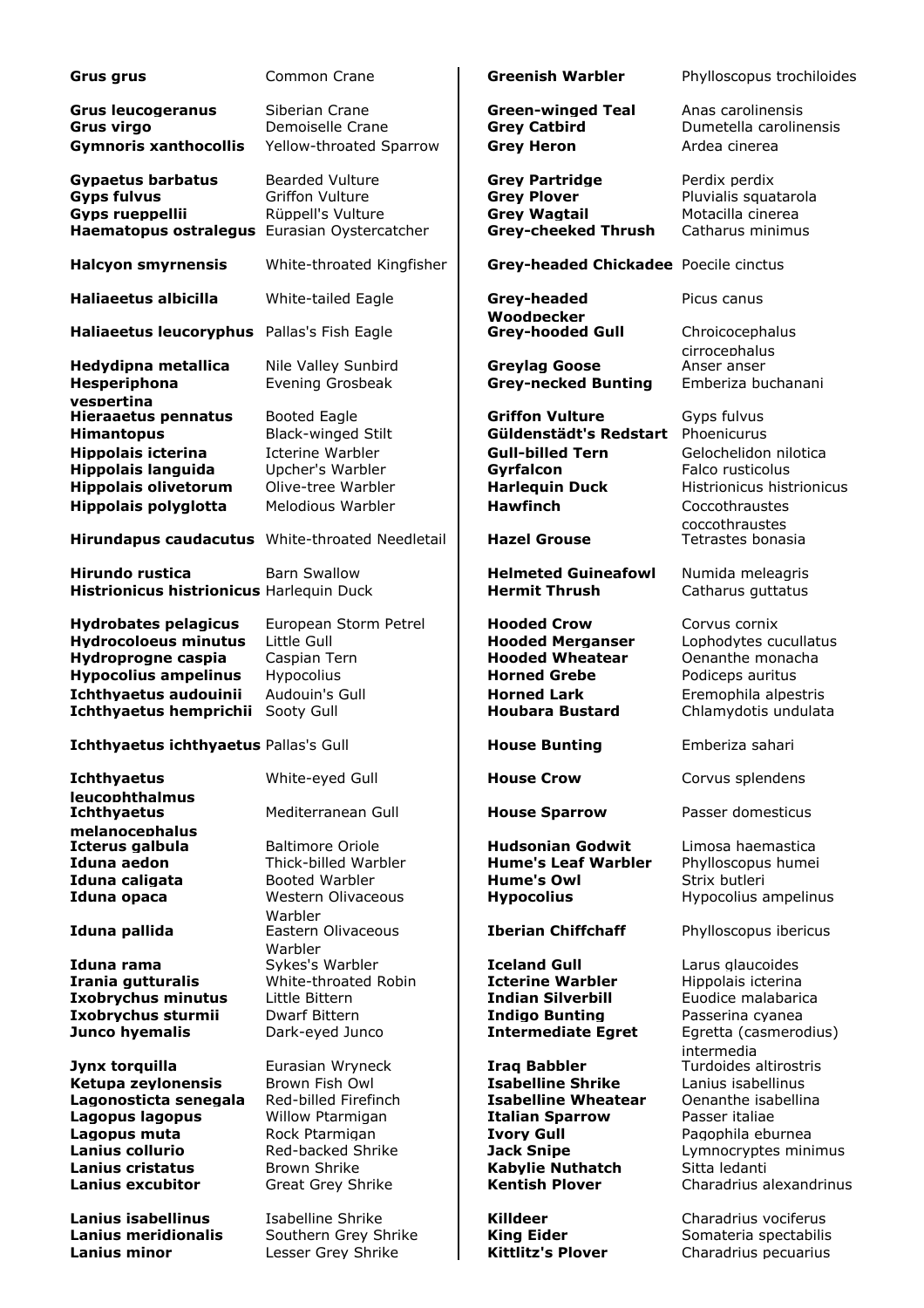| <b>Lanius nubicus</b><br>Lanius phoenicuroides | Masked Shrike<br>Red-tailed Shrike | Krüper's Nuthatch<br><b>Kurdistan Wheatear</b>       | Sitta krueperi<br>Oenanthe xanthoprymna |
|------------------------------------------------|------------------------------------|------------------------------------------------------|-----------------------------------------|
| Lanius schach                                  | Long-tailed Shrike                 | <b>Lady Amherst's</b><br><b>Pheasant</b>             | Chrysolophus amherstiae                 |
| Lanius senator                                 | <b>Woodchat Shrike</b>             | <b>Lanceolated Warbler</b>                           | Locustella lanceolata                   |
| Larus argentatus                               | European Herring Gull              | <b>Lanner Falcon</b>                                 | Falco biarmicus                         |
| Larus armenicus                                | Armenian Gull                      | <b>Lapland Longspur</b>                              | Calcarius Iapponicus                    |
| <b>Larus cachinnans</b>                        | Caspian Gull                       | <b>Lappet-faced Vulture</b>                          | Torgos tracheliotus                     |
| Larus canus                                    | Mew Gull                           | <b>Laughing Dove</b>                                 | Spilopelia senegalensis                 |
| Larus delawarensis                             | Ring-billed Gull                   | <b>Laughing Gull</b>                                 | Leucophaeus atricilla                   |
| Larus fuscus                                   | Lesser Black-backed Gull           | <b>Laurel Pigeon</b>                                 | Columba junoniae                        |
| Larus glaucoides                               | <b>Iceland Gull</b>                | <b>Leach's Storm Petrel</b>                          | Oceanodroma leucorhoa                   |
| Larus heuglini                                 | Siberian Gull<br>Glaucous Gull     | <b>Least Sandpiper</b><br><b>Lesser Black-backed</b> | Calidris minutilla<br>Larus fuscus      |
| Larus hyperboreus                              |                                    | Gull                                                 |                                         |
| <b>Larus marinus</b>                           | Great Black-backed Gull            | <b>Lesser Crested Tern</b>                           | Thalasseus bengalensis                  |
| Larus michahellis                              | Yellow-legged Gull                 | <b>Lesser Flamingo</b>                               | Phoeniconaias minor                     |
| Larus smithsonianus                            | American Herring Gull              | <b>Lesser Grey Shrike</b>                            | Lanius minor                            |
| Leucophaeus atricilla                          | Laughing Gull                      | <b>Lesser Kestrel</b>                                | Falco naumanni                          |
| Leucophaeus pipixcan                           | Franklin's Gull                    | <b>Lesser Sand Plover</b>                            | Charadrius mongolus                     |
| Limicola falcinellus                           | Broad-billed Sandpiper             | <b>Lesser Scaup</b>                                  | Aythya affinis                          |
| <b>Limnodromus griseus</b>                     | Short-billed Dowitcher             | <b>Lesser Short-toed Lark</b>                        | Calandrella rufescens                   |
|                                                |                                    |                                                      |                                         |
| <b>Limnodromus</b><br>scolopaceus              | Long-billed Dowitcher              | <b>Lesser Spotted Eagle</b>                          | Aquila pomarina                         |
| Limosa haemastica                              | <b>Hudsonian Godwit</b>            | <b>Lesser Spotted</b><br>Woodpecker                  | Dendrocopos minor                       |
| Limosa lapponica                               | <b>Bar-tailed Godwit</b>           | <b>Lesser White-fronted</b><br>Goose                 | Anser erythropus                        |
| Limosa limosa                                  | <b>Black-tailed Godwit</b>         | <b>Lesser Whitethroat</b>                            | Sylvia curruca                          |
| Locustella certhiola                           | Pallas's Grasshopper               | <b>Lesser Yellowlegs</b>                             | Tringa flavipes                         |
| Locustella fluviatilis                         | River Warbler                      | Levaillant's                                         | Picus vaillantii                        |
|                                                |                                    | Woodpecker                                           |                                         |
| Locustella lanceolata                          | Lanceolated Warbler                | <b>Levant Sparrowhawk</b>                            | Accipiter brevipes                      |
| Locustella luscinioides                        | Savi's Warbler                     | Lichtenstein's                                       | Pterocles lichtensteinii                |
|                                                |                                    | <b>Sandgrouse</b>                                    |                                         |
| Locustella naevia                              | Common Grasshopper                 | <b>Little Auk</b>                                    | Alle alle                               |
|                                                | Warbler                            |                                                      |                                         |
| Logopus lagopus                                | Red Grouse                         | <b>Little Bittern</b>                                | Ixobrychus minutus                      |
| scoticus                                       |                                    |                                                      |                                         |
| Lonchura malacca                               | Chestnut Munia                     | <b>Little Bunting</b>                                | Emberiza pusilla                        |
| Lophodytes cucullatus                          | <b>Hooded Merganser</b>            | <b>Little Bustard</b>                                | Tetrax tetrax                           |
| Lophophanes cristatus                          | European Crested Tit               | <b>Little Crake</b>                                  | Porzana parva                           |
| Loxia curvirostra                              | Red Crossbill                      | <b>Little Curlew</b>                                 | Numenius minutus                        |
| Loxia leucoptera                               | Two-barred Crossbill               | <b>Little Egret</b>                                  | Egretta garzetta                        |
| Loxia pytyopsittacus                           | Parrot Crossbill                   | <b>Little Grebe</b>                                  | Tachybaptus ruficollis                  |
| Loxia scotica                                  | Scottish Crossbill                 | <b>Little Gull</b>                                   | Hydrocoloeus minutus                    |
| Lullula arborea                                | Woodlark                           | <b>Little Owl</b>                                    | Athene noctua                           |
| Luscinia calliope                              | Siberian Rubythroat                | <b>Little Ringed Plover</b>                          | Charadrius dubius                       |
| Luscinia cyane                                 | Siberian Blue Robin                | <b>Little Stint</b>                                  | Calidris minuta                         |
| Luscinia Iuscinia                              | Thrush Nightingale                 | <b>Little Swift</b>                                  | Apus affinis                            |
| Luscinia megarhynchos                          | Common Nightingale                 | <b>Little Tern</b>                                   | Sternula albifrons                      |
| Luscinia svecica                               | Bluethroat                         | <b>Long-billed Dowitcher</b>                         | Limnodromus scolopaceus                 |
| Lymnocryptes minimus                           | Jack Snipe                         | <b>Long-billed Pipit</b>                             | Anthus similis                          |
| Lyrurus mlokosiewiczi                          | Caucasian Grouse                   | <b>Long-eared Owl</b>                                | Asio otus                               |
| Lyrurus tetrix                                 | <b>Black Grouse</b>                | <b>Long-legged Buzzard</b>                           | Buteo rufinus                           |
| <b>Marmaronetta</b>                            | Marbled Duck                       | <b>Long-tailed Duck</b>                              | Clangula hyemalis                       |
| angustirostris<br><b>Megaceryle alcyon</b>     | Belted Kingfisher                  | <b>Long-tailed Jaeger</b>                            | Stercorarius longicaudus                |
| Melanitta americana                            | <b>Black Scoter</b>                | <b>Long-tailed Shrike</b>                            | Lanius schach                           |
| Melanitta deglandi                             | White-winged Scoter                | <b>Long-tailed Tit</b>                               | Aegithalos caudatus                     |
| <b>Melanitta fusca</b>                         | Velvet Scoter                      | <b>Long-toed Stint</b>                               | Calidris subminuta                      |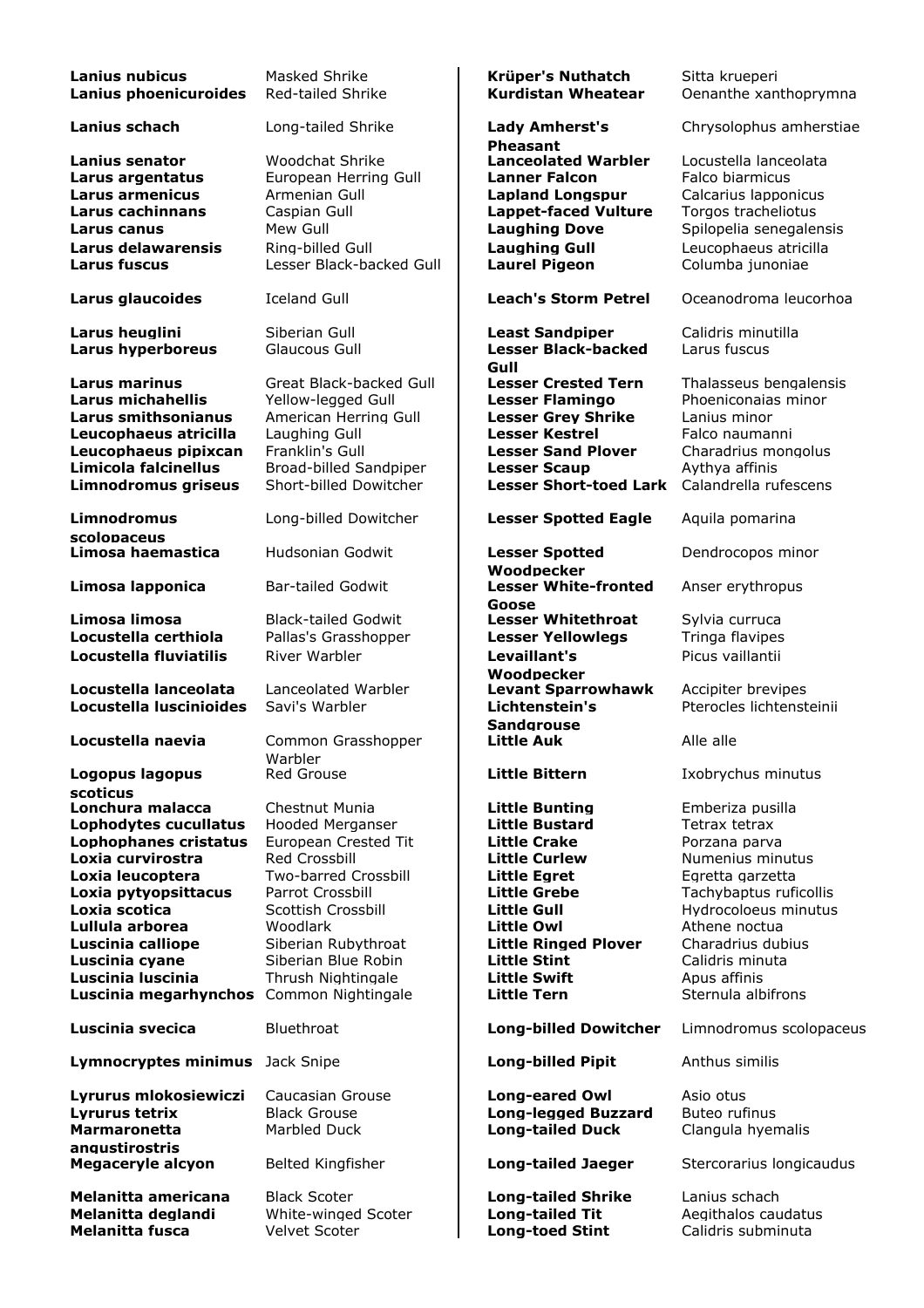| Melanitta nigra                                                                                                                                                    | Common Scoter                                                                                                                              | <b>Macqueen's Bustard</b>                                                                                                                                       | Chlamydotis macqueenii                                                                                                         |
|--------------------------------------------------------------------------------------------------------------------------------------------------------------------|--------------------------------------------------------------------------------------------------------------------------------------------|-----------------------------------------------------------------------------------------------------------------------------------------------------------------|--------------------------------------------------------------------------------------------------------------------------------|
| Melanitta perspicillata<br>Melanocorypha<br>bimaculata                                                                                                             | Surf Scoter<br><b>Bimaculated Lark</b>                                                                                                     | <b>Madeira Firecrest</b><br><b>Magnificent Frigatebird</b>                                                                                                      | Regulus madeirensis<br>Fregata magnificens                                                                                     |
| Melanocorypha<br>calandra                                                                                                                                          | Calandra Lark                                                                                                                              | <b>Mallard</b>                                                                                                                                                  | Anas platyrhynchos                                                                                                             |
| Melanocorypha<br>leucoptera                                                                                                                                        | White-winged Lark                                                                                                                          | <b>Mandarin Duck</b>                                                                                                                                            | Aix galericulata                                                                                                               |
| Melanocorypha<br>veltoniensis                                                                                                                                      | <b>Black Lark</b>                                                                                                                          | <b>Manx Shearwater</b>                                                                                                                                          | Puffinus puffinus                                                                                                              |
| <b>Melierax metabates</b>                                                                                                                                          | Dark Chanting Goshawk                                                                                                                      | <b>Marbled Duck</b>                                                                                                                                             | Marmaronetta                                                                                                                   |
| Melospiza melodia<br><b>Mergellus albellus</b><br><b>Mergus merganser</b><br><b>Mergus serrator</b>                                                                | Song Sparrow<br>Smew<br>Common Merganser<br>Red-breasted Merganser                                                                         | <b>Marmora's Warbler</b><br><b>Marsh Owl</b><br><b>Marsh Sandpiper</b><br><b>Marsh Tit</b>                                                                      | anaustirostris<br>Sylvia sarda<br>Asio capensis<br>Tringa stagnatilis<br>Poecile palustris                                     |
| <b>Merops apiaster</b><br><b>Merops orientalis</b><br><b>Merops persicus</b>                                                                                       | European Bee-eater<br>Green Bee-eater<br>Blue-cheeked Bee-eater                                                                            | <b>Marsh Warbler</b><br><b>Masked Shrike</b><br><b>Meadow Pipit</b>                                                                                             | Acrocephalus palustris<br>Lanius nubicus<br>Anthus pratensis                                                                   |
| Microcarbo pygmeus                                                                                                                                                 | Pygmy Cormorant                                                                                                                            | <b>Mediterranean Gull</b>                                                                                                                                       | Ichthyaetus<br>melanocephalus                                                                                                  |
| <b>Milvus aegyptius</b><br><b>Milvus migrans</b><br><b>Milvus milvus</b><br>Mniotilta varia                                                                        | Yellow-billed Kite<br><b>Black Kite</b><br>Red Kite<br>Black-and-white Warbler                                                             | <b>Melodious Warbler</b><br><b>Menetries's Warbler</b><br><b>Merlin</b><br><b>Mew Gull</b>                                                                      | Hippolais polyglotta<br>Sylvia mystacea<br>Falco columbarius<br>Larus canus                                                    |
| <b>Monticola saxatilis</b>                                                                                                                                         | Rufous-tailed Rock Thrush                                                                                                                  | <b>Middle Spotted</b><br>Woodpecker                                                                                                                             | Dendrocopos medius                                                                                                             |
| <b>Monticola solitarius</b><br><b>Montifringilla nivalis</b>                                                                                                       | <b>Blue Rock Thrush</b><br>White-winged Snowfinch                                                                                          | <b>Mistle Thrush</b><br><b>Mongolian Finch</b>                                                                                                                  | Turdus viscivorus<br>Bucanetes mongolicus                                                                                      |
| <b>Morus bassanus</b><br>Motacilla alba<br>Motacilla cinerea<br>Motacilla citreola<br>Motacilla flava<br>Motacilla yarrellii                                       | Northern Gannet<br>White Wagtail<br>Grey Wagtail<br>Citrine Wagtail<br>Western Yellow Wagtail<br>Pied Wagtail                              | <b>Monk Parakeet</b><br><b>Montagu's Harrier</b><br><b>Mourning Dove</b><br><b>Mourning Wheatear</b><br><b>Moussier's Redstart</b><br><b>Moustached Warbler</b> | Myiopsitta monachus<br>Circus pygargus<br>Zenaida macroura<br>Oenanthe lugens<br>Phoenicurus moussieri<br>Acrocephalus         |
| Muscicapa dauurica<br>Muscicapa striata<br><b>Mycteria ibis</b><br>Myiopsitta monachus<br><b>Nandayus nenday</b><br>Neophron percnopterus Egyptian Vulture         | Asian Brown Flycatcher<br>Spotted Flycatcher<br>Yellow-billed Stork<br>Monk Parakeet<br>Nanday Parakeet                                    | <b>Mute Swan</b><br><b>Namagua Dove</b><br><b>Nanday Parakeet</b><br><b>Naumann's Thrush</b><br><b>Nile Valley Sunbird</b><br><b>Northern Bald Ibis</b>         | melanopogon<br>Cygnus olor<br>Oena capensis<br>Nandayus nenday<br>Turdus naumanni<br>Hedydipna metallica<br>Geronticus eremita |
| Netta rufina<br><b>Nucifraga caryocatactes Spotted Nutcracker</b>                                                                                                  | Red-crested Pochard                                                                                                                        | <b>Northern Bobwhite</b><br><b>Northern Fulmar</b>                                                                                                              | Colinus virginianus<br>Fulmarus glacialis                                                                                      |
| Numenius arquata<br><b>Numenius minutus</b><br><b>Numenius phaeopus</b><br><b>Numenius tenuirostris</b><br><b>Numida meleagris</b><br><b>Nycticorax nycticorax</b> | Eurasian Curlew<br>Little Curlew<br>Whimbrel<br>Slender-billed Curlew<br><b>Helmeted Guineafowl</b><br><b>Black-crowned Night</b><br>Heron | <b>Northern Gannet</b><br><b>Northern Goshawk</b><br><b>Northern Harrier</b><br><b>Northern Hawk-Owl</b><br><b>Northern Lapwing</b><br><b>Northern Parula</b>   | Morus bassanus<br>Accipiter gentilis<br>Circus cyaneus<br>Surnia ulula<br>Vanellus vanellus<br>Parula americana                |
| <b>Oceanites oceanicus</b><br>Oceanodroma castro                                                                                                                   | Wilson's Storm Petrel<br>Band-rumped Storm Petrel                                                                                          | <b>Northern Pintail</b><br><b>Northern Raven</b>                                                                                                                | Anas acuta<br>Corvus corax                                                                                                     |
| Oceanodroma leucorhoa Leach's Storm Petrel                                                                                                                         |                                                                                                                                            | <b>Northern Shoveler</b>                                                                                                                                        | Anas clypeata                                                                                                                  |
| <b>Oceanodroma monorhis</b> Swinhoe's Storm Petrel                                                                                                                 |                                                                                                                                            | <b>Northern Waterthrush</b>                                                                                                                                     | Parkesia noveboracensis                                                                                                        |
| Oena capensis<br>Oenanthe chrysopygia<br><b>Oenanthe cypriaca</b><br><b>Oenanthe deserti</b><br><b>Oenanthe finschii</b>                                           | Namagua Dove<br>Red-tailed Wheatear<br>Cyprus Wheatear<br>Desert Wheatear<br>Finsch's Wheatear                                             | <b>Northern Wheatear</b><br><b>Nubian Nightjar</b><br><b>Olive-backed Pipit</b><br><b>Olive-tree Warbler</b><br><b>Oriental Cuckoo</b>                          | Oenanthe oenanthe<br>Caprimulgus nubicus<br>Anthus hodgsoni<br>Hippolais olivetorum<br>Cuculus optatus                         |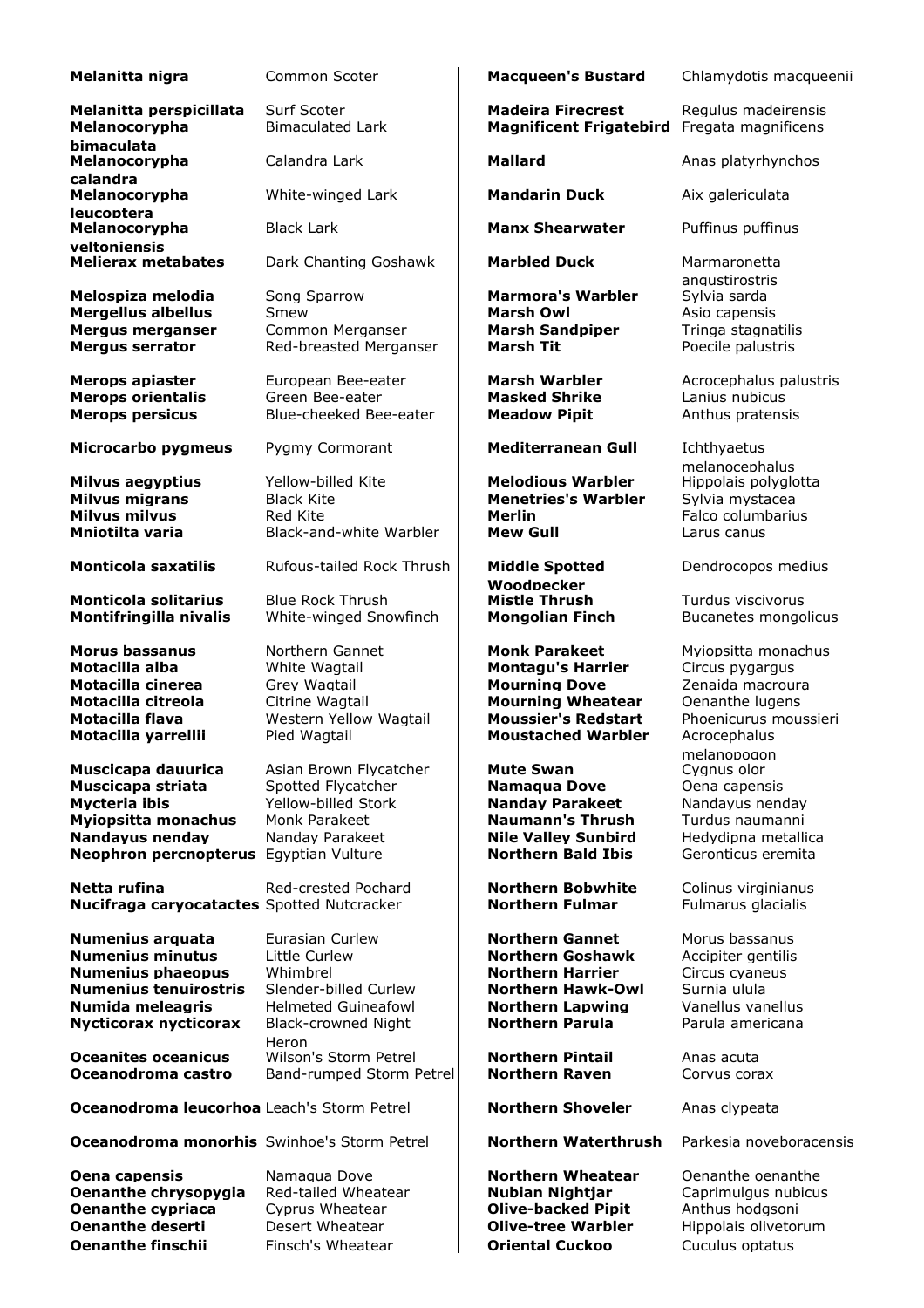## **Oenanthe halophila** Western Mourning

**Oenanthe leucura** Black Wheatear **Covenbird** Seiurus aurocapilla<br> **Oenanthe lugens** Mourning Wheatear **Pacific Golden Plover** Pluvialis fulva **Oenanthe melanura** Blackstart **Pacific Loon** Gavia pacifica<br> **Cenanthe moesta** Red-rumped Wheatear **Paddyfield Warbler** Acrocephalus agricola **Oenanthe moesta** Red-rumped Wheatear **Paddyfield Warbler Constanting Manus Acroces Pale Rockfinch Oenanthe oenanthe** Morthern Wheatear **Palestine Sunbird** Cinnyris osea<br> **Comanthe pleschanka** Pied Wheatear **Pallas's Fish Eagle** Haliaeetus leu **Oenanthe pleschanka** Pied Wheatear **Pallas's Fish Eagle** Haliaeetus leucoryphus<br> **Pallas's Grasshopper** Locustella certhiola

**Oenanthe xanthoprymna Onychognathus tristramii Onychoprion anaethetus Onychoprion fuscatus** Sooty Tern **Pallas's Sandgrouse** Syrrhaptes paradoxus **Oreothivpis per Syrrhaptes Circus Oreothivpis per Syrrhaptes Pallid Harrier** Circus macrourus **Oreothlypis peregrina** Tennessee Warbler **Pallid Harrier** Circus macrourus Circus macrourus extended Circus macrourus Circus macrourus Circus macrourus Circus macrourus Eurasian Golden Oriole **Otis tarda Great Bustard <b>Pallid Swift** Apus pallidus **Otis tarda** Apus pallidus **Change Apus Parasitic Jaeger** Stercorarius parasitic Jaeger Stercorarius parasitic Jaeger Stercorarius parasitic Jaeger Stercorarius para **Otus scops Eurasian Scops Owl Parrot Crossbill Loxia pytyopsittacus** 

**Oxyura jamaicensis** Ruddy Duck **Pechora Pipit Anthus gustavi Oxyura leucocephala** White-headed Duck **Pectoral Sandpiper** Calidris melanotos **Oxyura leucocephala Pagophila eburnea** Ivory Gull **Peregrine Falcon** Falco peregrinus<br> **Pandion haliaetus** Western Osprey **Pharaoh Eagle-Owl** Bubo ascalaphus **Panurus biarmicus** Bearded Reedling **Pied Avocet** Recurvirostra avosetta<br> **Pied Bush Chat** Saxicola caprata **Parkesia noveboracensis Parula americana** Morthern Parula **Pied Kingfisher** Ceryle rudis **Passer hispaniolensis** 

**Pelecanus crispus** Dalmatian Pelican **Pomarine Skua** Stercorarius pomarinus **Pelecanus onocrotalus** Great White Pelican **Purple Gallinule** Porphyrio martinica **Pelecanus rufescens** Pink-backed Pelican **Purple Heron** Ardea purpurea<br> **Perdix perdix Purple Sandpiper** Calidris maritim **Perdix perdix Grey Partridge Purple Sandpiper** Calidris maritima<br> **Pariparus ater** Coal Tit **Purple Swamphen** Porphyrio porphy **Perisoreus infaustus Pernis apivorus** European Honey Buzzard **Radde's Accentor** Prunella ocularis

**Pernis ptilorhynchus** Crested Honey Buzzard **Radde's Warbler** Phylloscopus schwarzi<br> **Petrochelidon** American Cliff Swallow **Razorbill Razorbill** Alca torda **Petronia petronia** Rock Sparrow **Red Avadavat** Amandava amandava Red Avadavat Amandava amandava **Phaethon aethereus** Red-billed Tropichird **Red Crossbill** Red Avadavat Red Avadavat Red Avadavat Red Avadavat Red Avadavat R **Phaethon aethereus Phalacrocorax aristotelis Phalacrocorax carbo** Great Cormorant **Red Kite Red Kite** Milvus milvus milvus **Phalaropus fulicarius** Red Phalarope **Phalaropus lobatus** Red-necked Phalarope<br>**Phalaropus tricolor** Wilson's Phalarope **Pheucticus ludovicianus** Rose-breasted Grosbeak | **Red-billed Firefinch** Lagonosticta senegala

Wheatear **Oenanthe hispanica** Black-eared Wheatear **Coriental Skylark** Alauda gulgula **Oenanthe isabellina** Isabelline Wheatear **Coriental Turtle Dove** Streptopelia orientalis<br> **Oenanthe leucopyga** White-crowned Wheatear **Ortolan Bunting** Emberiza hortulana **White-crowned Wheatear** 

**Eurasian Golden Oriole** 

Northern Waterthrush **Pied Bush Chat** Saxicola caprata

**Pastor roseus** Rosy Starling **Pin-tailed Snipe** Gallinago stenura<br> **Pelagodroma marina** White-faced Storm Petrel **Plain Swift** Apus unicolor **Pelagodroma marina** White-faced Storm Petrel **Plain Swift** Apus unicolor

**Purple Swamphen** Porphyrio porphyrio **Purple Swamphen** Porphyrio porphyrio Porphyrio Porphyrio Porphyrio Porphyrio Porphyrio Porphyrio Porphyrio Porphyrio Porphyrio Porphyrio Porphyrio Porphyrio Porphyrio Porphyrio Porphy

American Cliff Swallow **Razorbill Razorbill** Alca torda

**Phalaropus fulicarius** Red Phalarope **Red Knot Red Knot** Calidris canutus **Phalaropus Interventional Red Phalarope** Phalaropus fulicarius **Phalaropus** Fulicarius **Phalaropus tricolor** Wilson's Phalarope **Red-backed Shrike** Lanius collurio<br> **Phasianus colchicus** Common Pheasant **Red-billed Chough** Pyrrhocorax py

**Mourning Wheatear Pacific Golden Plover** Pluvialis fulva<br>Blackstart **Pacific Loon** Gavia pacifica **Pallas's Grasshopper Warbler**

Tristram's Starling **Pallas's Leaf Warbler** Phylloscopus proregulus

Bridled Tern **Pallas's Reed Bunting** Emberiza pallasi

**Pharaoh Eagle-Owl** 

**Parus major Great Tit Pied Wagtail Motacilla yarrellii**<br> **Passer domesticus** House Sparrow **Pied Wheatear** Oenanthe plescha **Passer domesticus** House Sparrow **Pied Wheatear** Denanthe pleschanka<br> **Passer hispaniolensis** Spanish Sparrow **Pied-billed Grebe** Podilymbus podiceps **Passer italiae** Italian Sparrow **Pine Bunting** Emberiza leucocephalos **Passer moabiticus** Dead Sea Sparrow **Pine Grosbeak** Pinicola enucleator **Passer montanus** Eurasian Tree Sparrow **Pink-backed Pelican** Pelecanus rufescens<br> **Passer simplex** Desert Sparrow **Pink-footed Goose** Anser brachyrhynchi **Passer simplex** Desert Sparrow **Pink-footed Goose** Anser brachyrhynchus **Passerina cyanea** Indigo Bunting **Pin-tailed Sandgrouse** Pterocles alchata

**Oriental Pratincole** Glareola maldivarum

Carpospiza brachydactyla Locustella certhiola

Kurdistan Wheatear **Pallas's Gull** Ichthyaetus ichthyaetus

**Stercorarius parasiticus** 

European Shag **Red Grouse** Logopus lagopus scoticus

Pyrrhocorax pyrrhocorax

**Philomachus pugnax** Ruff **Red-billed Tropicbird** Phaethon aethereus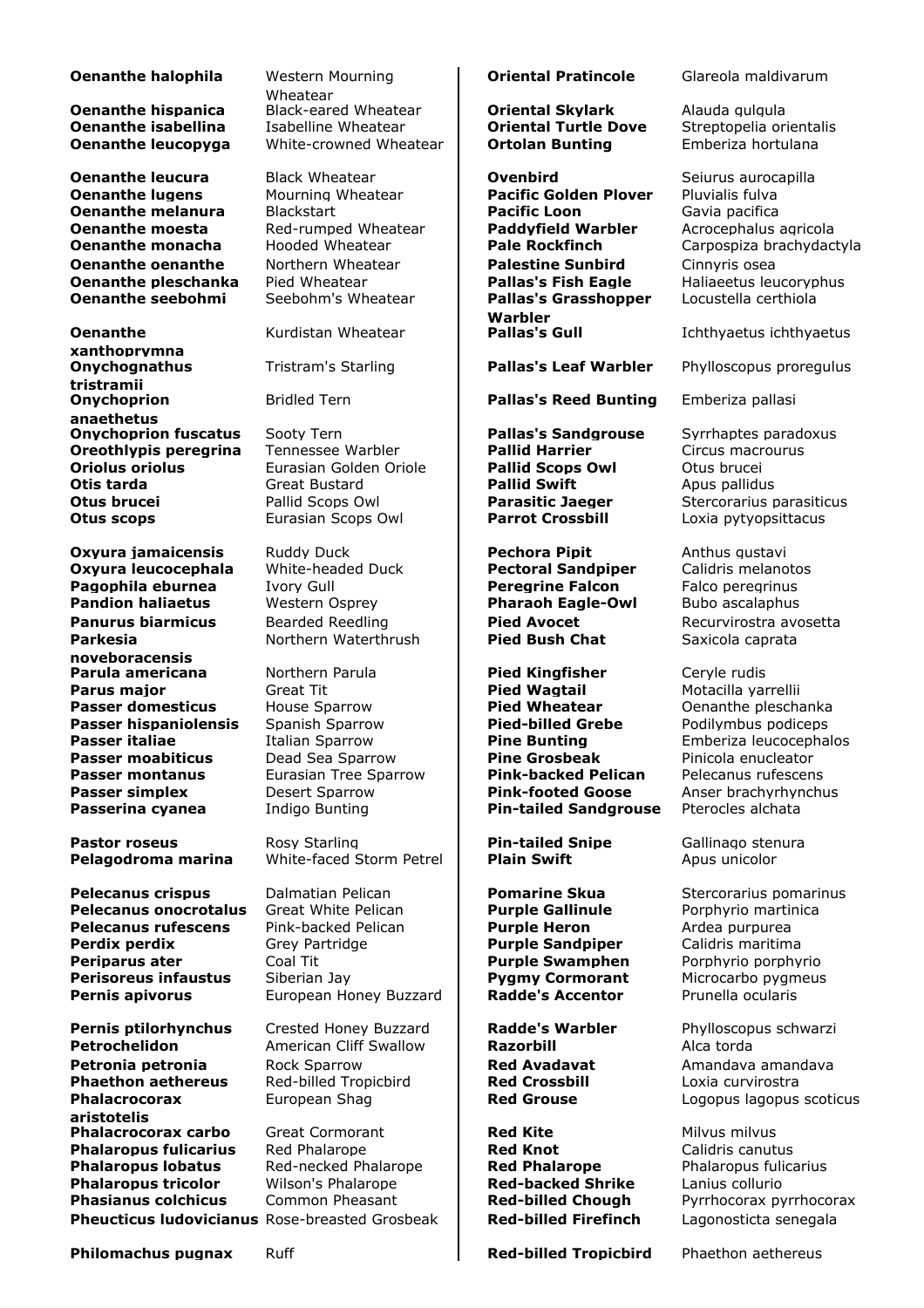| <b>Phoeniconaias minor</b>                                                                                         | Lesser Flamingo                                                           |
|--------------------------------------------------------------------------------------------------------------------|---------------------------------------------------------------------------|
| Phoenicopterus<br>chilensis                                                                                        | Chilean Flamingo                                                          |
| <b>Phoenicopterus roseus</b>                                                                                       | Greater Flamingo                                                          |
| <b>Phoenicopterus ruber</b><br><b>Phoenicurus</b>                                                                  | American Flamingo<br>Güldenstädt's Redstart                               |
| ervthrogastrus<br><b>Phoenicurus moussieri</b><br><b>Phoenicurus ochruros</b><br><b>Phoenicurus</b><br>phoenicurus | Moussier's Redstart<br><b>Black Redstart</b><br>Common Redstart           |
| Phylloscopus bonelli                                                                                               | Western Bonelli's Warbler                                                 |
| <b>Phylloscopus borealis</b><br><b>Phylloscopus</b><br>canariensis                                                 | Arctic Warbler<br>Canary Islands Chiffchaff                               |
| Phylloscopus collybita<br>Phylloscopus collybita<br>tristis                                                        | Common Chiffchaff<br>Siberian Chiffchaff                                  |
| <b>Phylloscopus coronatus</b>                                                                                      | Eastern Crowned Warbler                                                   |
| <b>Phylloscopus fuscatus</b>                                                                                       | Dusky Warbler                                                             |
| <b>Phylloscopus humei</b><br><b>Phylloscopus ibericus</b><br><b>Phylloscopus inornatus</b>                         | Hume's Leaf Warbler<br><b>Iberian Chiffchaff</b><br>Yellow-browed Warbler |
| <b>Phylloscopus lorenzii</b><br><b>Phylloscopus nitidus</b><br><b>Phylloscopus orientalis</b>                      | Caucasian Chiffchaff<br>Green Warbler<br>Eastern Bonelli's Warbler        |
| <b>Phylloscopus</b><br>plumbeitarsus                                                                               | Two-barred Warbler                                                        |
| <b>Phylloscopus</b>                                                                                                | Pallas's Leaf Warbler                                                     |
| Phylloscopus schwarzi<br>Phylloscopus sibilatrix<br><b>Phylloscopus</b>                                            | Radde's Warbler<br>Wood Warbler<br>Greenish Warbler                       |
| trochiloides<br><b>Phylloscopus trochilus</b>                                                                      | <b>Willow Warbler</b>                                                     |
| Pica pica<br><b>Picoides tridactylus</b>                                                                           | Eurasian Magpie<br>Eurasian Three-toed                                    |
| <b>Picus canus</b>                                                                                                 | Woodpecker<br>Grey-headed Woodpecker                                      |
| Picus vaillantii                                                                                                   | Levaillant's Woodpecker                                                   |
| Picus viridis                                                                                                      | European Green                                                            |
| Pinicola enucleator                                                                                                | Woodpecker<br>Pine Grosbeak                                               |
| Piranga olivacea                                                                                                   | Scarlet Tanager                                                           |
| Platalea alba                                                                                                      | African Spoonbill                                                         |
| Platalea leucorodia                                                                                                | Eurasian Spoonbill                                                        |
| <b>Plectrophenax nivalis</b>                                                                                       | Snow Bunting                                                              |
| <b>Plegadis falcinellus</b>                                                                                        | Glossy Ibis<br>Streaked Weaver                                            |
| <b>Ploceus manyar</b>                                                                                              |                                                                           |
| <b>Ploceus</b>                                                                                                     | <b>Black-headed Weaver</b>                                                |
| melanocephalus<br><b>Pluvialis apricaria</b>                                                                       | European Golden Plover                                                    |
| <b>Pluvialis dominica</b>                                                                                          | American Golden Plover                                                    |
| <b>Pluvialis fulva</b>                                                                                             | Pacific Golden Plover                                                     |
| Pluvialis squatarola                                                                                               | Grey Plover                                                               |
|                                                                                                                    |                                                                           |
| <b>Pluvianus aegyptius</b>                                                                                         | Egyptian Plover                                                           |
| <b>Podiceps auritus</b><br><b>Podiceps cristatus</b>                                                               | <b>Horned Grebe</b><br><b>Great Crested Grebe</b>                         |
|                                                                                                                    |                                                                           |

**Podiceps grisegena** Red-necked Grebe **Ruddy Turnstone** Arenaria interpres

**Flycatcher Red-breasted Goose** Branta ruficollis **Red-breasted Merganser** Mergus serrator **Red-crested Pochard** Netta rufina Red-eyed Vireo **Vireo Vireo olivaceus Red-flanked Bluetail** Tarsiger cyanurus<br>**Red-footed Falcon** Falco vespertinus **Red-footed Falcon Red-fronted Serin** Serinus pusillus **Redhead** Aythya americana **Red-headed Bunting** Emberiza bruniceps Red-knobbed Coot Fulica cristata **Red-legged Partridge** Alectoris rufa Red-necked Grebe **Podiceps grisegena Red-necked Nightjar** Caprimulgus ruficollis **Red-necked Phalarope** Phalaropus lobatus **Red-necked Stint** Calidris ruficollis **Red-rumped Swallow** Cecropis daurica **Red-rumped Wheatear** Oenanthe moesta **Red-tailed Shrike** Lanius phoenicuroides **Red-tailed Wheatear** Oenanthe chrysopygia **Red-throated Loon** Gavia stellata Red-throated Pipit Anthus cervinus **Red-throated Thrush** Turdus ruficollis **Red-wattled Lapwing** Vanellus indicus<br>**Redwing** Turdus iliacus **Redwing Turdus iliacus**<br>**Reeves's Pheasant** Syrmaticus red Syrmaticus reevesii **Phyllopscopus Exist Anthus richardi** Richardi **Ring Ouzel Turdus torquatus Ring-billed Gull** Larus delawarensis **Ring-necked Duck** Aythya collaris **River Warbler Locustella fluviatilis Rock Bunting** Emberiza cia **Rock Martin** Ptyonoprogne fuligula **Rock Partridge Alectoris graeca Platalea African Rock Ptarmigan** Lagopus muta<br> **Petronia petronal Petronia** Petronia Petronia petronia **Rook** Corvus frugilegus **Roseate Tern** Sterna dougallii **Rose-breasted Grosbeak** Pheucticus ludovicianus **Rose-ringed Parakeet** Psittacula krameri **Ross's Goose** Chen rossii **Ross's Gull** Rhodostethia rosea **Rosy Starling** Pastor roseus **Rough-legged Buzzard** Buteo lagopus **Royal Tern** Thalasseus maximus **Ruddy Duck Case Oxyura jamaicensis Ruddy Shelduck** Tadorna ferruginea

Ficedula parva

**Red-breasted**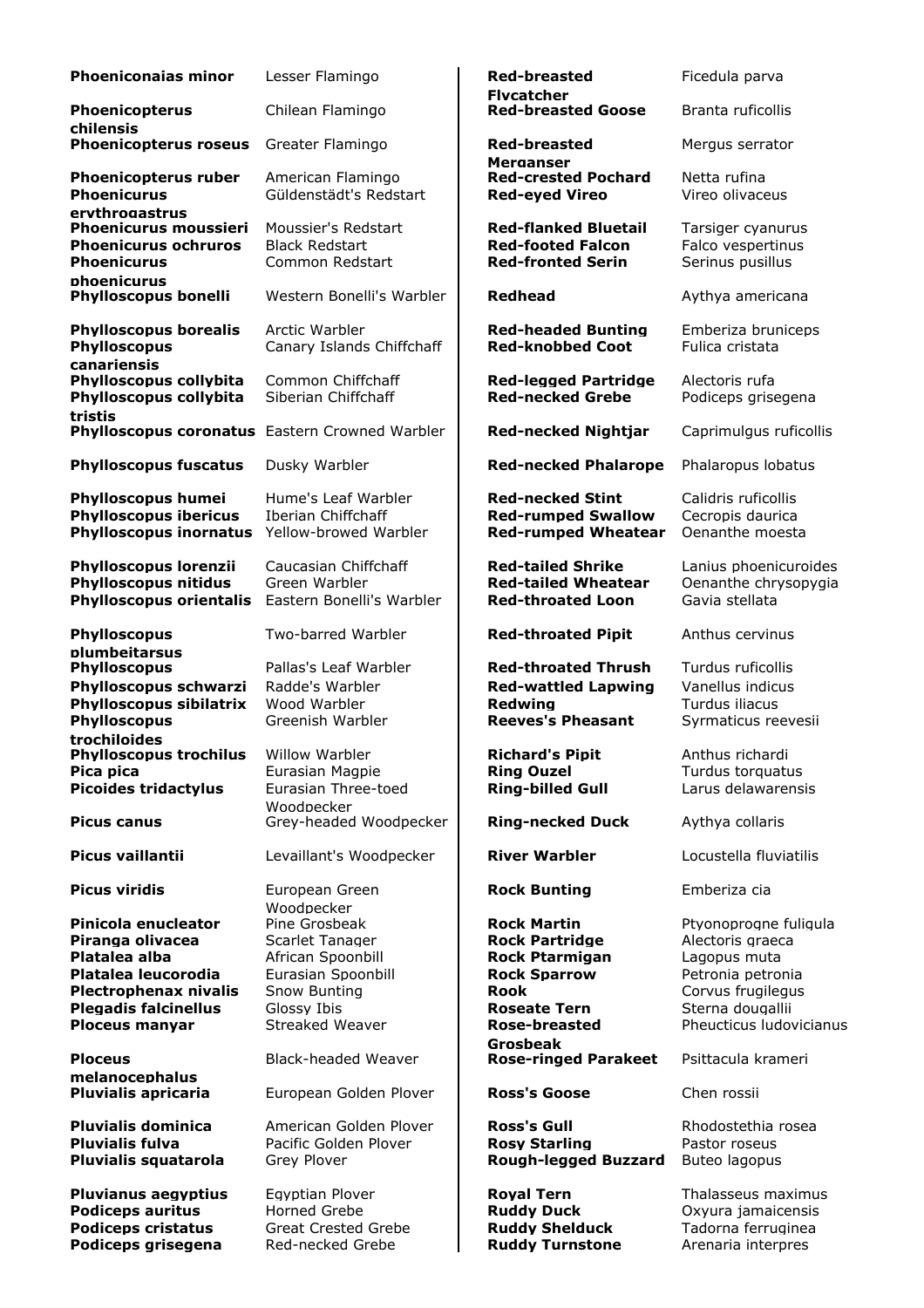| <b>Podiceps nigricollis</b><br><b>Podilymbus podiceps</b>                                                                                                                                                                          | <b>Black-necked Grebe</b><br>Pied-billed Grebe                                                                                                                                        | <b>Ruff</b><br><b>Rufous-tailed Rock</b><br><b>Thrush</b>                                                                                                                                                    | Philomachus pugnax<br>Monticola saxatilis                                                                                                                                |
|------------------------------------------------------------------------------------------------------------------------------------------------------------------------------------------------------------------------------------|---------------------------------------------------------------------------------------------------------------------------------------------------------------------------------------|--------------------------------------------------------------------------------------------------------------------------------------------------------------------------------------------------------------|--------------------------------------------------------------------------------------------------------------------------------------------------------------------------|
| <b>Poecile cinctus</b>                                                                                                                                                                                                             | Grey-headed Chickadee                                                                                                                                                                 | <b>Rufous-tailed Scrub</b><br><b>Robin</b>                                                                                                                                                                   | Erythropygia galactotes                                                                                                                                                  |
| <b>Poecile lugubris</b><br><b>Poecile montanus</b><br><b>Poecile palustris</b><br>Polysticta stelleri<br>Porphyrio alleni<br>Porphyrio martinica<br>Porphyrio porphyrio<br>Porzana carolina                                        | Sombre Tit<br><b>Willow Tit</b><br>Marsh Tit<br>Steller's Eider<br>Allen's Gallinule<br>Purple Gallinule<br>Purple Swamphen<br>Sora                                                   | <b>Rüppell's Vulture</b><br><b>Rüppell's Warbler</b><br><b>Rustic Bunting</b><br><b>Sabine's Gull</b><br><b>Saker Falcon</b><br><b>Sand Martin</b><br><b>Sand Partridge</b><br><b>Sanderling</b>             | Gvps rueppellii<br>Sylvia ruppeli<br>Emberiza rustica<br>Xema sabini<br>Falco cherrug<br>Riparia riparia<br>Ammoperdix heyi<br>Calidris alba                             |
| Porzana parva<br>Porzana porzana                                                                                                                                                                                                   | Little Crake<br>Spotted Crake                                                                                                                                                         | <b>Sandhill Crane</b><br><b>Sandwich Tern</b>                                                                                                                                                                | Grus canadensis<br>Thalasseus sandvicensis                                                                                                                               |
| Porzana pusilla<br>Prinia gracilis<br>Prunella atrogularis<br><b>Prunella collaris</b><br>Prunella modularis<br>Prunella montanella<br><b>Prunella ocularis</b>                                                                    | <b>Baillon's Crake</b><br>Graceful Prinia<br><b>Black-throated Accentor</b><br>Alpine Accentor<br><b>Dunnock</b><br>Siberian Accentor<br>Radde's Accentor                             | <b>Sardinian Warbler</b><br><b>Savi's Warbler</b><br><b>Scarlet Tanager</b><br><b>Scottish Crossbill</b><br><b>Scrub Warbler</b><br><b>Sedge Warbler</b><br><b>Seebohm's Wheatear</b>                        | Sylvia melanocephala<br>Locustella luscinioides<br>Piranga olivacea<br>Loxia scotica<br>Scotocerca inquieta<br>Acrocephalus<br>schoenobaenus<br>Oenanthe seebohmi        |
| Psittacula eupatria                                                                                                                                                                                                                | Alexandrine Parakeet                                                                                                                                                                  | <b>See-see Partridge</b>                                                                                                                                                                                     | Ammoperdix griseogularis                                                                                                                                                 |
| Psittacula krameri<br>Pternistis erckelii                                                                                                                                                                                          | Rose-ringed Parakeet<br>Erckel's Francolin                                                                                                                                            | Semicollared Flycatcher Ficedula semitorquata<br><b>Semipalmated Plover</b>                                                                                                                                  | Charadrius semipalmatus                                                                                                                                                  |
| <b>Pterocles alchata</b>                                                                                                                                                                                                           | Pin-tailed Sandgrouse                                                                                                                                                                 | Semipalmated                                                                                                                                                                                                 | Calidris pusilla                                                                                                                                                         |
| <b>Pterocles coronatus</b>                                                                                                                                                                                                         | Crowned Sandgrouse                                                                                                                                                                    | <b>Sandpiper</b><br><b>Senegal Coucal</b>                                                                                                                                                                    | Centropus senegalensis                                                                                                                                                   |
| <b>Pterocles exustus</b>                                                                                                                                                                                                           | Chestnut-bellied<br>Sandgrouse                                                                                                                                                        | <b>Senegal Thick-knee</b>                                                                                                                                                                                    | Burhinus senegalensis                                                                                                                                                    |
| Pterocles lichtensteinii                                                                                                                                                                                                           | Lichtenstein's Sandgrouse                                                                                                                                                             | <b>Sharp-tailed Sandpiper</b>                                                                                                                                                                                | Calidris acuminata                                                                                                                                                       |
| <b>Pterocles orientalis</b>                                                                                                                                                                                                        | <b>Black-bellied Sandgrouse</b>                                                                                                                                                       | <b>Short-billed Dowitcher</b>                                                                                                                                                                                | Limnodromus griseus                                                                                                                                                      |
| <b>Pterocles senegallus</b><br><b>Pterodroma feae</b>                                                                                                                                                                              | Spotted Sandgrouse<br>Fea's Petrel                                                                                                                                                    | <b>Short-eared Owl</b><br>Short-toed Snake Eagle Circaetus gallicus                                                                                                                                          | Asio flammeus                                                                                                                                                            |
| Pterodroma madeira                                                                                                                                                                                                                 | Zino's Petrel                                                                                                                                                                         | Short-toed Treecreeper Certhia brachydactyla                                                                                                                                                                 |                                                                                                                                                                          |
| Ptyonoprogne fuligula<br>Ptyonoprogne rupestris Eurasian Crag Martin                                                                                                                                                               | <b>Rock Martin</b>                                                                                                                                                                    | <b>Siberian Accentor</b><br><b>Siberian Blue Robin</b>                                                                                                                                                       | Prunella montanella<br>Luscinia cyane                                                                                                                                    |
| <b>Puffinus baroli</b>                                                                                                                                                                                                             | Barolo Shearwater                                                                                                                                                                     | <b>Siberian Chiffchaff</b>                                                                                                                                                                                   | Phylloscopus collybita<br>tristis                                                                                                                                        |
| Puffinus gravis<br><b>Puffinus griseus</b><br><b>Puffinus mauretanicus</b><br><b>Puffinus puffinus</b><br><b>Puffinus yelkouan</b><br><b>Pycnonotus barbatus</b><br><b>Pycnonotus leucotis</b><br><b>Pycnonotus</b><br>xanthopvgos | <b>Great Shearwater</b><br>Sooty Shearwater<br><b>Balearic Shearwater</b><br>Manx Shearwater<br>Yelkouan Shearwater<br>Common Bulbul<br>White-eared Bulbul<br>White-spectacled Bulbul | <b>Siberian Crane</b><br><b>Siberian Gull</b><br><b>Siberian Jav</b><br><b>Siberian Rubythroat</b><br><b>Siberian Stonechat</b><br><b>Siberian Thrush</b><br>Sinai Rosefinch<br><b>Slender-billed Curlew</b> | Grus leucogeranus<br>Larus heuglini<br>Perisoreus infaustus<br>Luscinia calliope<br>Saxicola maurus<br>Zoothera sibirica<br>Carpodacus synoicus<br>Numenius tenuirostris |
| Pyrrhocorax graculus<br>Pyrrhocorax<br>pvrrhocorax                                                                                                                                                                                 | Alpine Chough<br>Red-billed Chough                                                                                                                                                    | <b>Slender-billed Gull</b><br><b>Smew</b>                                                                                                                                                                    | Chroicocephalus genei<br>Mergellus albellus                                                                                                                              |
| Pyrrhula pyrrhula<br>Rallus aquaticus<br><b>Ramphocoris clotbey</b><br>Recurvirostra avosetta                                                                                                                                      | Eurasian Bullfinch<br>Water Rail<br>Thick-billed Lark<br>Pied Avocet                                                                                                                  | <b>Snow Bunting</b><br><b>Snow Goose</b><br><b>Snowy Egret</b><br><b>Snowy Owl</b>                                                                                                                           | Plectrophenax nivalis<br>Chen caerulescens<br>Egretta thula<br>Bubo scandiacus                                                                                           |
| Regulus ignicapilla<br>Regulus madeirensis<br>Regulus regulus                                                                                                                                                                      | Common Firecrest<br>Madeira Firecrest<br>Goldcrest                                                                                                                                    | <b>Sociable Lapwing</b><br><b>Solitary Sandpiper</b><br><b>Sombre Tit</b>                                                                                                                                    | Vanellus gregarius<br>Tringa solitaria<br>Poecile lugubris                                                                                                               |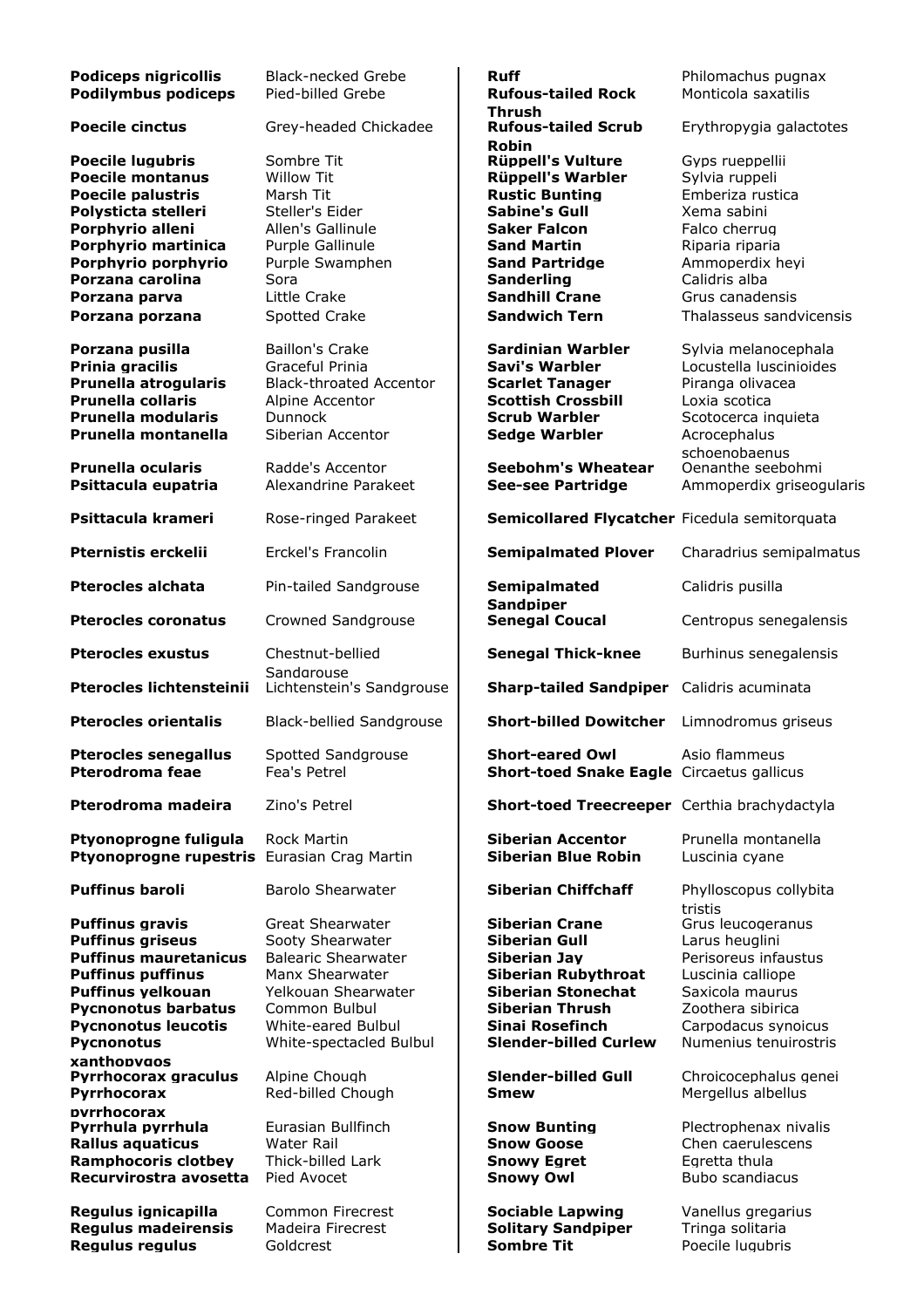| <b>Remiz pendulinus</b><br><b>Rhodopechys</b>                   | Eurasian Penduline Tit<br>Eurasian Crimson-winged | <b>Song Sparrow</b><br><b>Song Thrush</b>                    | Melospiza melodia<br>Turdus philomelos     |
|-----------------------------------------------------------------|---------------------------------------------------|--------------------------------------------------------------|--------------------------------------------|
| sanguineus                                                      | Finch                                             |                                                              |                                            |
| Rhodospiza obsoleta                                             | Desert Finch                                      | <b>Sooty Falcon</b>                                          | Falco concolor                             |
| Rhodostethia rosea                                              | Ross's Gull                                       | <b>Sooty Gull</b>                                            | Ichthyaetus hemprichii                     |
| Riparia paludicola                                              | Brown-throated Martin                             | <b>Sooty Shearwater</b>                                      | Puffinus griseus                           |
| Riparia riparia                                                 | Sand Martin                                       | <b>Sooty Tern</b>                                            | Onychoprion fuscatus                       |
| Rissa tridactyla                                                | <b>Black-legged Kittiwake</b>                     | <b>Sora</b>                                                  | Porzana carolina                           |
| Rostratula benghalensis Greater Painted Snipe                   |                                                   | South African Shelduck Tadorna cana                          |                                            |
| Saxicola caprata<br>Saxicola dacotiae                           | Pied Bush Chat<br>Canary Islands Stonechat        | <b>Southern Grey Shrike</b><br><b>Spanish Imperial Eagle</b> | Lanius meridionalis<br>Aquila adalberti    |
| Saxicola maurus                                                 | Siberian Stonechat                                | <b>Spanish Sparrow</b>                                       | Passer hispaniolensis                      |
| Saxicola rubetra                                                | Whinchat                                          | <b>Spectacled Eider</b>                                      | Somateria fischeri                         |
| Saxicola rubicola                                               | European Stonechat                                | <b>Spectacled Warbler</b>                                    | Sylvia conspicillata                       |
| Saxicola torquatus                                              | African Stonechat                                 | <b>Spotless Starling</b>                                     | Sturnus unicolor                           |
| Scolopax rusticola                                              | Eurasian Woodcock                                 | <b>Spotted Crake</b>                                         | Porzana porzana                            |
| Scotocerca inquieta                                             | Scrub Warbler                                     | <b>Spotted Flycatcher</b>                                    | Muscicapa striata                          |
| Seiurus aurocapilla                                             | Ovenbird                                          | <b>Spotted Nutcracker</b>                                    | Nucifraga caryocatactes                    |
| Serinus canaria                                                 | <b>Atlantic Canary</b>                            | <b>Spotted Redshank</b>                                      | Tringa erythropus                          |
| <b>Serinus pusillus</b>                                         | Red-fronted Serin                                 | <b>Spotted Sandgrouse</b>                                    | Pterocles senegallus                       |
| <b>Serinus serinus</b>                                          | European Serin                                    | <b>Spotted Sandpiper</b>                                     | Actitis macularius                         |
| <b>Serinus syriacus</b>                                         | Syrian Serin                                      | <b>Spur-winged Lapwing</b>                                   | Vanellus spinosus                          |
| Setophaga ruticilla                                             | American Redstart                                 | <b>Squacco Heron</b>                                         | Ardeola ralloides                          |
| Sitta europaea                                                  | Eurasian Nuthatch                                 | <b>Steller's Eider</b>                                       | Polysticta stelleri                        |
| Sitta krueperi                                                  | Krüper's Nuthatch                                 | <b>Steppe Eagle</b>                                          | Aquila nipalensis                          |
| Sitta ledanti                                                   | Kabylie Nuthatch                                  | <b>Stilt Sandpiper</b>                                       | Calidris himantopus                        |
| Sitta neumaver                                                  | Western Rock Nuthatch                             | <b>Stock Dove</b>                                            | Columba oenas                              |
| Sitta tephronota                                                | Eastern Rock Nuthatch                             | <b>Streaked Weaver</b>                                       | Ploceus manyar                             |
| Sitta whiteheadi                                                | Corsican Nuthatch                                 | <b>Striated Heron</b>                                        | Butorides striata                          |
| Somateria fischeri                                              | Spectacled Eider                                  | <b>Striolated Bunting</b>                                    | Emberiza striolata                         |
| Somateria mollissima                                            | Common Eider                                      | <b>Subalpine Warbler</b>                                     | Sylvia cantillans                          |
| Somateria spectabilis                                           | King Eider                                        | <b>Surf Scoter</b>                                           | Melanitta perspicillata                    |
| <b>Sphyrapicus varius</b>                                       | Yellow-bellied Sapsucker                          | <b>Swainson's Thrush</b>                                     | Catharus ustulatus                         |
|                                                                 |                                                   |                                                              |                                            |
| Spilopelia senegalensis                                         | Laughing Dove                                     | <b>Swift Tern</b>                                            | Thalasseus bergii                          |
| <b>Stercorarius</b>                                             | Long-tailed Jaeger                                | <b>Swinhoe's Snipe</b>                                       | Gallinago megala                           |
| <b>longicaudus</b><br>Stercorarius parasiticus Parasitic Jaeger |                                                   | <b>Swinhoe's Storm Petrel</b> Oceanodroma monorhis           |                                            |
| <b>Stercorarius pomarinus</b> Pomarine Skua                     |                                                   | <b>Sykes's Warbler</b>                                       | Iduna rama                                 |
| Stercorarius skua                                               | Great Skua                                        | <b>Syrian Serin</b>                                          | Serinus syriacus                           |
| Sterna dougallii                                                | Roseate Tern                                      | <b>Syrian Woodpecker</b>                                     | Dendrocopos syriacus                       |
| Sterna forsteri                                                 | Forster's Tern                                    | Taiga Bean Goose                                             | Anser fabalis                              |
| Sterna hirundo                                                  | Common Tern                                       | <b>Taiga Flycatcher</b>                                      | Ficedula albicilla                         |
| Sterna paradisaea                                               | Arctic Tern                                       | <b>Tawny Eagle</b>                                           | Aguila rapax                               |
| Sterna repressa                                                 | White-cheeked Tern                                | <b>Tawny Owl</b>                                             | Strix aluco                                |
| <b>Sternula albifrons</b>                                       | Little Tern                                       | <b>Tawny Pipit</b>                                           | Anthus campestris                          |
| Streptopelia decaocto                                           | Eurasian Collared Dove                            | <b>Temminck's Lark</b>                                       | Eremophila bilopha                         |
| Streptopelia orientalis                                         | Oriental Turtle Dove                              | <b>Temminck's Stint</b>                                      | Calidris temminckii                        |
| Streptopelia risoria                                            | <b>African Collared Dove</b>                      | <b>Tennessee Warbler</b>                                     | Oreothlypis peregrina                      |
| Streptopelia turtur                                             | European Turtle Dove                              | <b>Terek Sandpiper</b>                                       | Xenus cinereus                             |
| <b>Strix aluco</b>                                              | Tawny Owl                                         | Thekla Lark                                                  | Galerida theklae                           |
| <b>Strix butleri</b>                                            | Hume's Owl                                        | <b>Thick-billed Lark</b>                                     | Ramphocoris clotbey                        |
| Strix nebulosa                                                  | Great Grey Owl                                    | Thick-billed Murre                                           | Uria lomvia                                |
| <b>Strix uralensis</b>                                          | Ural Owl                                          | Thick-billed Warbler                                         | Iduna aedon                                |
| <b>Sturnus unicolor</b>                                         | Spotless Starling                                 | <b>Thrush Nightingale</b>                                    | Luscinia Iuscinia                          |
| <b>Sturnus vulgaris</b>                                         | Common Starling                                   | <b>Tree Pipit</b>                                            | Anthus trivialis                           |
| Sula leucogaster                                                | Brown Booby                                       | <b>Tristram's Starling</b>                                   | Onychognathus tristramii                   |
| Surnia ulula                                                    | Northern Hawk-Owl                                 | <b>Tristram's Warbler</b>                                    | Sylvia deserticola                         |
| Sylvia atricapilla                                              | Eurasian Blackcap                                 | <b>Trocaz Pigeon</b>                                         | Columba trocaz                             |
| Sylvia balearica                                                | <b>Balearic Warbler</b>                           | <b>Trumpeter Finch</b>                                       | Bucanetes githagineus                      |
| Sylvia borin                                                    | Garden Warbler                                    | <b>Tufted Duck</b>                                           | Avthya fuliqula                            |
| Sylvia cantillans                                               | Subalpine Warbler                                 | <b>Tundra Swan</b>                                           | Cygnus columbianus                         |
| Sylvia communis<br>Sylvia conspicillata                         | Common Whitethroat<br>Spectacled Warbler          | Twite<br><b>Two-barred Crossbill</b>                         | Carduelis flavirostris<br>Loxia leucoptera |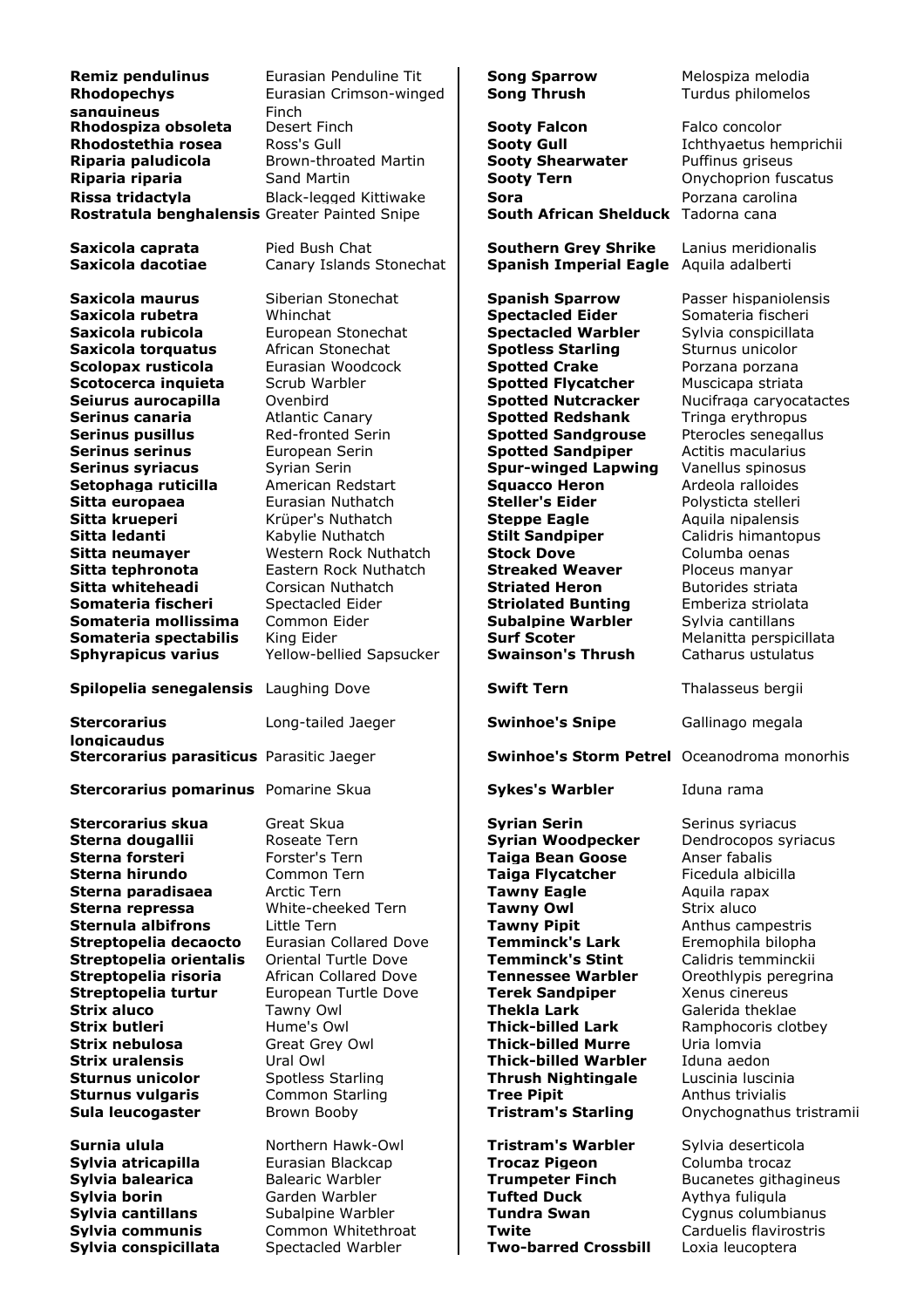| Sylvia crassirostris                                                                                                                     | Eastern Orphean Warbler                                                                                                                             | <b>Two-barred Warbler</b>                                                                                                                                        | Phylloscopus<br>plumbeitarsus                                                                                                            |
|------------------------------------------------------------------------------------------------------------------------------------------|-----------------------------------------------------------------------------------------------------------------------------------------------------|------------------------------------------------------------------------------------------------------------------------------------------------------------------|------------------------------------------------------------------------------------------------------------------------------------------|
| Sylvia curruca<br>Sylvia deserti<br>Sylvia deserticola<br>Sylvia hortensis                                                               | Lesser Whitethroat<br>African Desert Warbler<br>Tristram's Warbler<br>Western Orphean Warbler                                                       | <b>Upcher's Warbler</b><br><b>Upland Sandpiper</b><br><b>Ural Owl</b><br><b>Veery</b>                                                                            | Hippolais languida<br>Bartramia longicauda<br>Strix uralensis<br>Catharus fuscescens                                                     |
| Sylvia leucomelaena<br>Sylvia melanocephala<br>Sylvia melanothorax<br>Sylvia mystacea<br>Sylvia nana<br>Sylvia nisoria<br>Sylvia ruppeli | Arabian Warbler<br>Sardinian Warbler<br>Cyprus Warbler<br>Menetries's Warbler<br>Asian Desert Warbler<br><b>Barred Warbler</b><br>Rüppell's Warbler | <b>Velvet Scoter</b><br><b>Verreaux's Eagle</b><br>Wallcreeper<br><b>Water Pipit</b><br><b>Water Rail</b><br><b>Western Barn Owl</b><br><b>Western Bonelli's</b> | Melanitta fusca<br>Aquila verreauxii<br>Tichodroma muraria<br>Anthus spinoletta<br>Rallus aquaticus<br>Tyto alba<br>Phylloscopus bonelli |
| Sylvia sarda<br>Sylvia undata<br>Syrmaticus reevesii<br><b>Syrrhaptes paradoxus</b>                                                      | Marmora's Warbler<br>Dartford Warbler<br>Reeves's Pheasant<br>Pallas's Sandgrouse                                                                   | Warbler<br><b>Western Capercaillie</b><br><b>Western Cattle Egret</b><br><b>Western Jackdaw</b><br><b>Western Marsh Harrier</b>                                  | Tetrao urogallus<br><b>Bubulcus ibis</b><br>Corvus monedula<br>Circus aeruginosus                                                        |
| <b>Tachybaptus ruficollis</b>                                                                                                            | Little Grebe                                                                                                                                        | <b>Western Mourning</b>                                                                                                                                          | Oenanthe halophila                                                                                                                       |
| <b>Tachymarptis melba</b>                                                                                                                | Alpine Swift                                                                                                                                        | Wheatear<br><b>Western Olivaceous</b>                                                                                                                            | Iduna opaca                                                                                                                              |
| Tadorna cana                                                                                                                             | South African Shelduck                                                                                                                              | Warbler<br><b>Western Orphean</b><br>Warbler                                                                                                                     | Sylvia hortensis                                                                                                                         |
| Tadorna ferruginea<br>Tadorna tadorna<br>Tarsiger cyanurus                                                                               | Ruddy Shelduck<br>Common Shelduck<br>Red-flanked Bluetail                                                                                           | <b>Western Osprey</b><br><b>Western Reef Heron</b><br>Western Rock Nuthatch Sitta neumayer                                                                       | Pandion haliaetus<br>Egretta gularis                                                                                                     |
| <b>Tchagra senegalus</b><br><b>Terathopius ecaudatus</b>                                                                                 | Black-crowned Tchagra<br>Bateleur                                                                                                                   | <b>Western Sandpiper</b><br><b>Western Steppe</b>                                                                                                                | Calidris mauri<br>Buteo buteo vulpinus                                                                                                   |
| <b>Tetrao urogallus</b>                                                                                                                  | Western Capercaillie                                                                                                                                | <b>Buzzard</b><br>Western Yellow Wagtail Motacilla flava                                                                                                         |                                                                                                                                          |
| <b>Tetraogallus caspius</b><br>Tetraogallus caucasicus Caucasian Snowcock                                                                | Caspian Snowcock                                                                                                                                    | Whimbrel<br>Whinchat                                                                                                                                             | Numenius phaeopus<br>Saxicola rubetra                                                                                                    |
| <b>Tetrastes bonasia</b><br><b>Tetrax tetrax</b><br>Thalassarche<br>melanophris<br>Thalasseus bengalensis Lesser Crested Tern            | Hazel Grouse<br>Little Bustard<br><b>Black-browed Albatross</b>                                                                                     | <b>Whiskered Tern</b><br><b>White Stork</b><br><b>White Wagtail</b><br><b>White-backed</b>                                                                       | Chlidonias hybrida<br>Ciconia ciconia<br>Motacilla alba<br>Dendrocopos leucotos                                                          |
| <b>Thalasseus bergii</b><br><b>Thalasseus elegans</b>                                                                                    | Swift Tern<br>Elegant Tern                                                                                                                          | Woodpecker<br><b>White-cheeked Tern</b><br><b>White-crowned</b>                                                                                                  | Sterna repressa<br>Zonotrichia leucophrys                                                                                                |
| <b>Thalasseus maximus</b>                                                                                                                | Royal Tern                                                                                                                                          | <b>Sparrow</b><br><b>White-crowned</b>                                                                                                                           | Oenanthe leucopyga                                                                                                                       |
| <b>Thalasseus</b><br>sandvicensis                                                                                                        | Sandwich Tern                                                                                                                                       | Wheatear<br><b>White-eared Bulbul</b>                                                                                                                            | Pycnonotus leucotis                                                                                                                      |
| <b>Threskiornis</b>                                                                                                                      | African Sacred Ibis                                                                                                                                 | <b>White-eyed Gull</b>                                                                                                                                           | Ichthyaetus                                                                                                                              |
| aethiopicus<br>Tichodroma muraria                                                                                                        | Wallcreeper                                                                                                                                         | <b>White-faced Storm</b>                                                                                                                                         | leucophthalmus<br>Pelagodroma marina                                                                                                     |
| <b>Torgos tracheliotus</b><br>Tringa erythropus                                                                                          | Lappet-faced Vulture<br>Spotted Redshank                                                                                                            | <b>Petrel</b><br><b>White-headed Duck</b><br><b>White-rumped</b>                                                                                                 | Oxyura leucocephala<br>Calidris fuscicollis                                                                                              |
| <b>Tringa flavipes</b><br>Tringa glareola<br>Tringa melanoleuca                                                                          | Lesser Yellowlegs<br>Wood Sandpiper<br><b>Greater Yellowlegs</b>                                                                                    | <b>Sandpiper</b><br><b>White-rumped Swift</b><br><b>White's Thrush</b><br><b>White-spectacled</b><br><b>Bulbul</b>                                               | Apus caffer<br>Zoothera aurea<br>Pycnonotus xanthopygos                                                                                  |
| Tringa nebularia<br><b>Tringa ochropus</b><br>Tringa semipalmata                                                                         | Common Greenshank<br>Green Sandpiper<br>Willet                                                                                                      | <b>White-tailed Eagle</b><br><b>White-tailed Lapwing</b><br><b>White-throated Dipper</b>                                                                         | Haliaeetus albicilla<br>Vanellus leucurus<br>Cinclus cinclus                                                                             |
| Tringa solitaria                                                                                                                         | Solitary Sandpiper                                                                                                                                  | <b>White-throated</b><br>Kinafisher                                                                                                                              | Halcyon smyrnensis                                                                                                                       |
| Tringa stagnatilis                                                                                                                       | Marsh Sandpiper                                                                                                                                     | <b>White-throated</b><br><b>Needletail</b>                                                                                                                       | Hirundapus caudacutus                                                                                                                    |